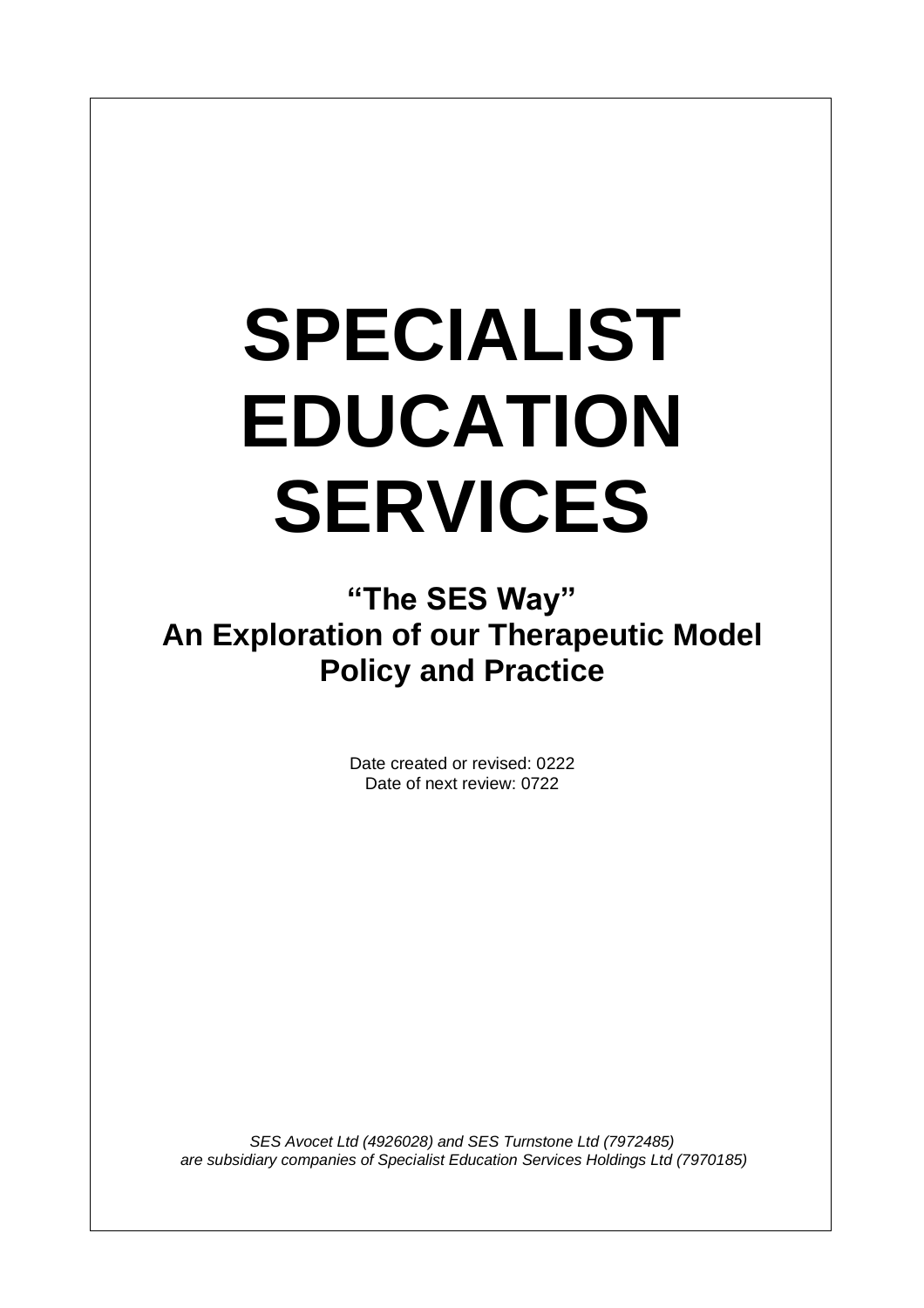#### **CONTENTS**

| $\mathbf 1$    | <b>INTRODUCTION</b>                       |                                                      |    |  |
|----------------|-------------------------------------------|------------------------------------------------------|----|--|
| $\overline{2}$ | <b>VISION STATEMENT</b>                   |                                                      |    |  |
| 3              | AIMS AND OBJECTIVES OF SES                |                                                      |    |  |
|                |                                           | <b>PART ONE: POLICY AND HISTORICAL CONTEXT</b>       |    |  |
| 4              |                                           | <b>SES: BASIS OF THERAPEUTIC APPROACHES</b><br>5     |    |  |
| 5              | THE SES WAY<br>6                          |                                                      |    |  |
| 6              | WHAT INFLUENCES OUR THERAPEUTIC APPROACH? |                                                      | 8  |  |
|                | 6.1                                       | <b>Planned Environment Therapy</b>                   | 8  |  |
|                |                                           | 6.1.1 Milieu Therapy                                 | 8  |  |
|                |                                           | 6.1.2 The Medical/Psychiatric Perspective            | 8  |  |
|                |                                           | 6.1.3 The Therapeutic Care And Education Perspective | 10 |  |
|                | 6.2                                       | The Secure Base Model                                | 12 |  |
|                | 6.3                                       | Neuroscience                                         | 14 |  |
|                |                                           | 6.3.1 Brain Theory and Structure                     | 14 |  |
|                |                                           | 6.3.2 Brain Development                              | 15 |  |
|                |                                           | 6.3.3 Emotional Systems in the Brain                 | 16 |  |
|                |                                           | 6.3.4 Stress Regulation System                       | 17 |  |
|                |                                           | 6.3.5 The Importance of Relationships                | 19 |  |
|                |                                           | 6.3.6 Impact of Childhood Trauma                     | 20 |  |
|                |                                           |                                                      |    |  |

#### **PART TWO: PUTTING POLICY INTO PRACTICE**

| KEY COMPONENTS OF OUR THERAPEUTIC APPROACH |                                                           |    |
|--------------------------------------------|-----------------------------------------------------------|----|
| 71                                         | Portfolio of Achievements and Needs (PAN) Process         | 21 |
|                                            | <b>PAN Planning Structures (Development and Learning)</b> | 23 |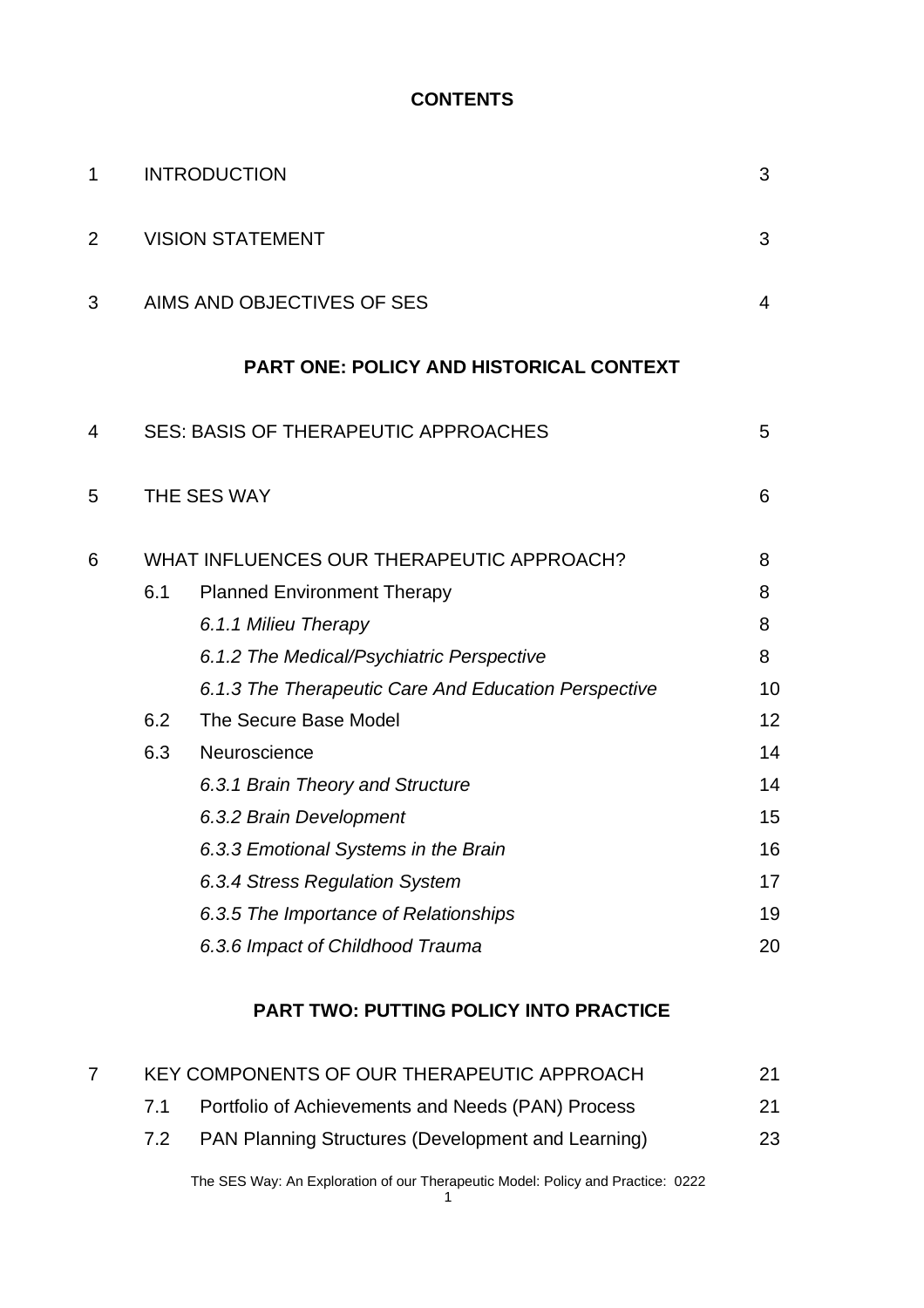| 8  | PLANNED ENVIRONMENT THERAPY IN EVERYDAY PRACTICE<br>23 |                                                                                                   |    |
|----|--------------------------------------------------------|---------------------------------------------------------------------------------------------------|----|
| 9  | SECURE BASE MODEL IN EVERYDAY PRACTICE<br>27           |                                                                                                   |    |
| 10 | BEHAVIOURAL NEUROSCIENCE IN EVERYDAY PRACTICE<br>31    |                                                                                                   |    |
| 11 |                                                        | CONSULTANTS WORKING WITH THE SES TEAM IN SUPPORTING<br><b>HOLISTIC THERAPEUTIC APPROACH</b><br>33 |    |
| 12 | <b>TRAINING STAFF</b>                                  |                                                                                                   |    |
|    | 12.1                                                   | Our Shared Biological Inheritance                                                                 | 35 |
|    |                                                        | 12.1.1 Our emotional needs include:                                                               | 35 |
|    |                                                        | 12.1.2 Our tools and resources include:                                                           | 35 |
|    |                                                        | 12.1.3 Achieving Mental And Physical Health                                                       | 36 |
|    | 12.2                                                   | Learning as Therapeutic Activity                                                                  | 36 |
|    | 12.3                                                   | Behavioural Interventions as Therapeutic Activity                                                 | 36 |
|    | 12.4                                                   | <b>Family Links as Therapeutic Activity</b>                                                       | 36 |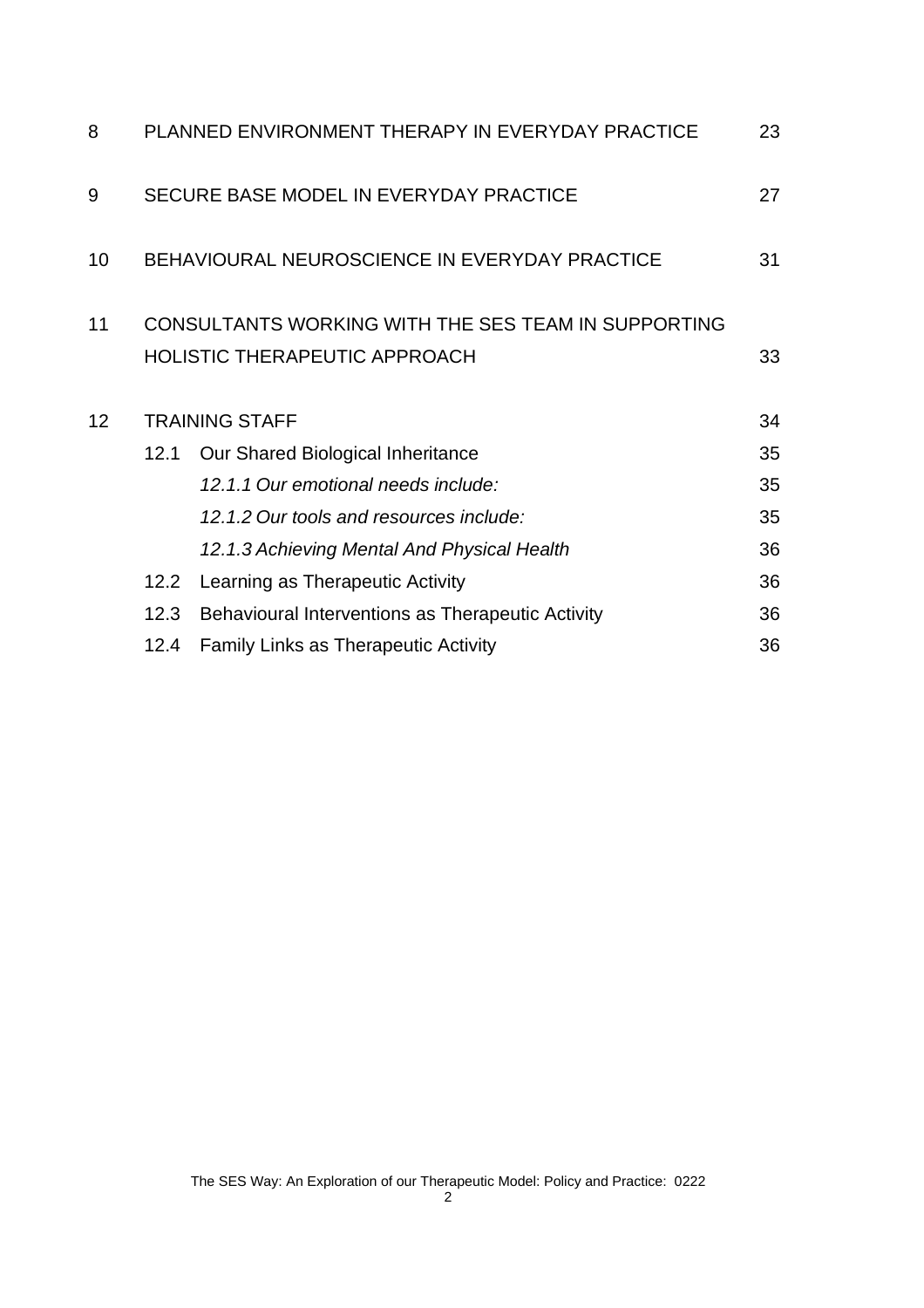#### **1 INTRODUCTION**

This document is presented in two parts, the first outlining the beliefs and values of SES, and the underpinning theoretical background to our therapeutic approach. The second describes how this translates into everyday practice.

Bespoke, personalised, specialised education, health and care are hallmarks of SES establishments' operation, based on a positive psychology perspective that underpins our values and approach, known as the SES Way.

We are often asked, "What therapeutic model do you work to?" Very often those that ask already have their own preconceptions about what is or is not "therapeutic". As there is a great deal of confusion (and debate) about Therapy and Therapeutic with a capital T, we have tried to encapsulate our philosophy in the SES Way.

Historically, many professionals and organisations talk in terms of 'treatment' or 'healing'. Often this means viewing the child as having 'deficits' which are then worked on as part of a treatment programme. This concept, for us, is mistakenly a 'doing to' rather than a 'doing with' approach.

Our perspective, backed up by the emerging research and understanding of neuroscience and brain plasticity, is that planned, personalised learning (i.e. learning viewed in it's broadest sense) and putting the child at the centre, working from strengths and ambitions is the 'therapy'.

We embrace the opportunity as professionals to learn from our young people through what they bring personally and what they bring in respect of challenge.

**At SES we purposefully create a personalised response, starting from the young person's Development and Learning planning structures alongside our holistic planned environment therapeutic response, recognising that every interaction is learning and has the potential to be therapeutic for them.** 

#### **2 VISION STATEMENT**

Our vision statement expresses our values:

- ✓ *we believe in a 'no limits' approach to helping children*
- ✓ *we believe in children's abilities and potential*
- ✓ *we believe in unconditional positive regard*
- ✓ *we believe our children deserve fun and happiness in childhood*
- ✓ *we believe in a 'can do' philosophy*
- ✓ *we believe in success and learning from mistakes*
- ✓ *we believe intelligence is multifaceted*
- ✓ *we believe learning is a lifelong process*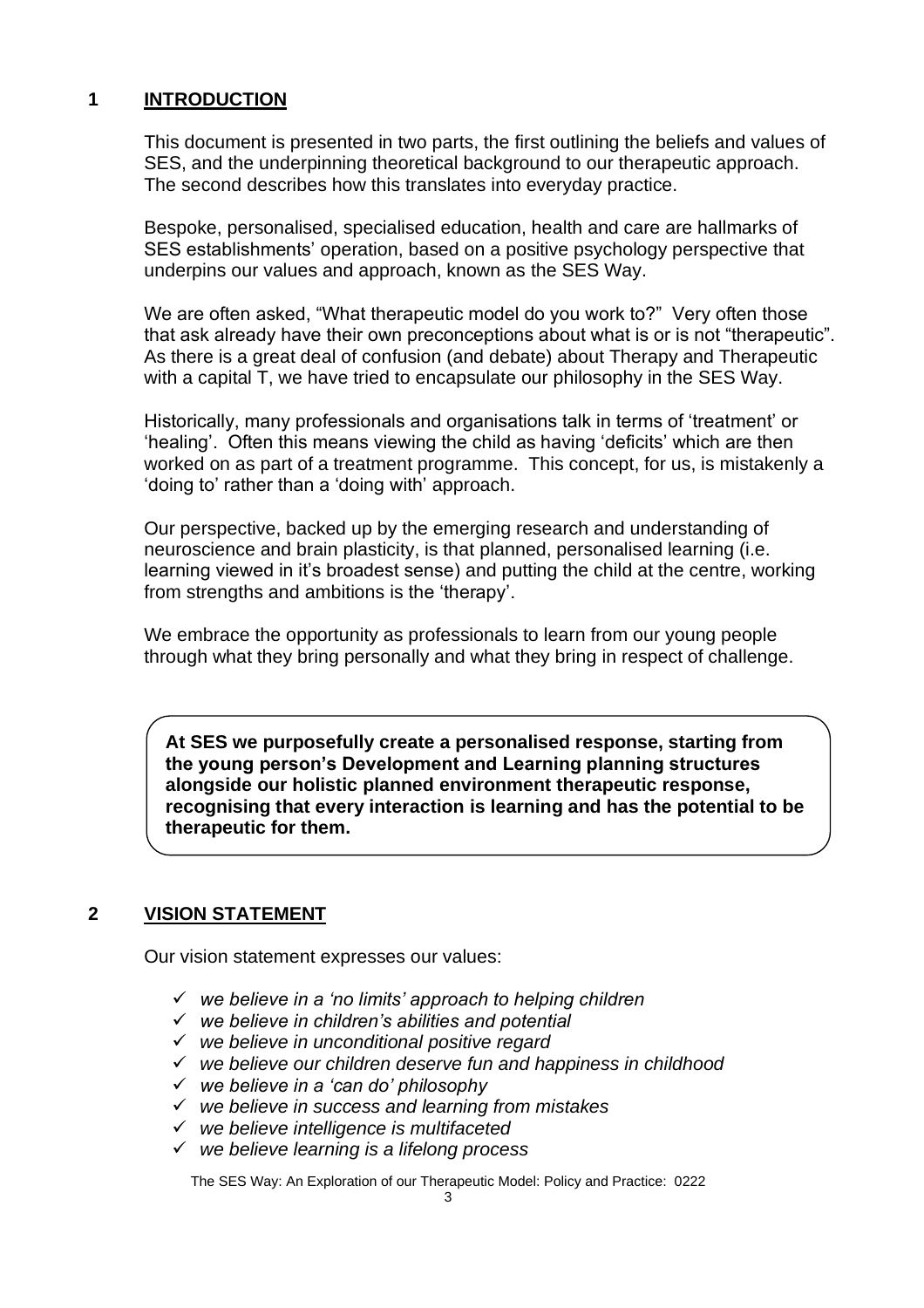- ✓ *we believe creativity and imagination are the keys to developing passions and talents, and preparing for life in a rapidly changing world*
- ✓ *we believe assessment of progress is based on improvements on 'previous best'*
- ✓ *we are future orientated*

We constantly strive to integrate health, social work and educational perspectives and incorporate best practice from the different approaches in a holistic, nurturing, learning environment.

# **3 AIMS AND OBJECTIVES OF SES**

The purpose of SES is to provide a holistic therapeutic facility that offers a safe, nurturing, caring, positive and protective homely environment that promotes personal growth, development and learning.

- To create and maintain appropriate caring boundaries for each young person that helps them make the transition from dependence to autonomy
- To develop a Portfolio of Achievements and Needs (PAN) which looks to preferred futures, enhances self esteem, develops strengths to maximise their personal potential, produces opportunities to succeed and moves the young person to an appropriate level of self-determination.
- To provide the platform for future permanence for each young person. This may be in the form of a return to their own home and family, permanent alternative placement in foster care, adoption, long term residential care elsewhere or independent living.
- To achieve the highest possible standard of educational achievement measured by:
	- $\checkmark$  A movement from disaffection to engagement in the learning process
	- $\checkmark$  Improvements in behaviour conducive to learning
	- $\checkmark$  A growing enthusiasm for learning
	- $\checkmark$  Specific and generalised achievements
	- $\checkmark$  Tangible accredited outcomes
	- $\checkmark$  Emerging gifts, talents and passions
	- $\checkmark$  National accreditation
- To make the curriculum fit the student not the student fit the curriculum.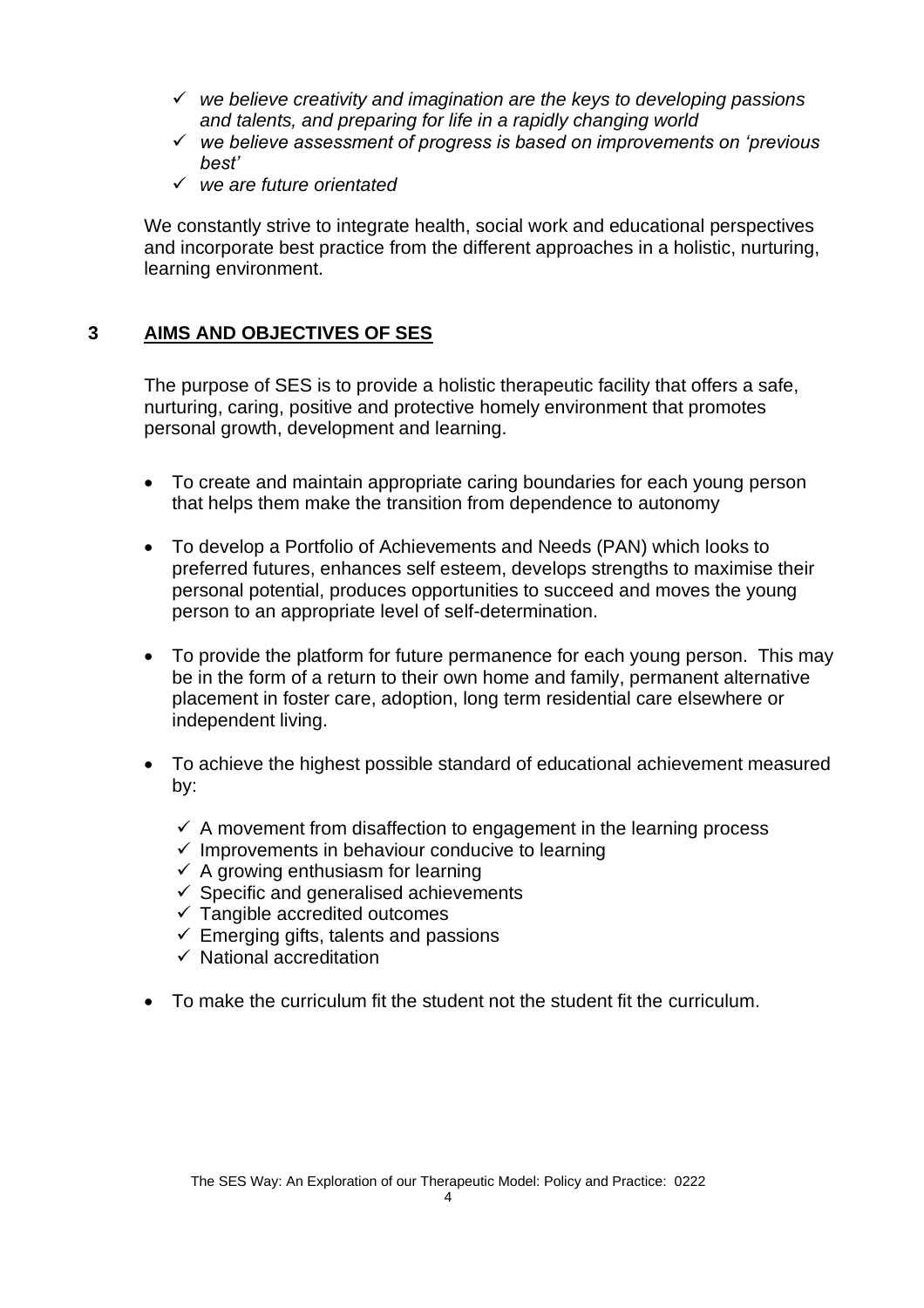# **PART ONE: POLICY AND HISTORICAL CONTEXT**

#### **4 SES: BASIS OF THERAPEUTIC APPROACHES**

*"Without theory practice is but routine form of habit. Theory alone can bring form and develop the spirit of invention."* 

(Louis Pasteur (1859), address in taking up his professorship at Lille.)

Over the years and years of residential work with children described variously as: 'maladjusted', EBD, BESD, SEMH, disturbed and disturbing, troubled children, problem children, delinquent, unhappy children, emotionally damaged, etc., an ongoing debate has been held about how to describe the theoretical underpinnings of successful care and education and which methodologies work best.

From early pioneers like Mary Carpenter in the mid 1800s who emphasised the therapeutic power of caring environments for vulnerable children and Dr Bernardo who established the first residential child care facilities for underprivileged and orphaned children in the last quarter of the nineteenth century, to the psychotherapeutic interventions sparked by the work of Freud, followed by the move away from a medical model to an educational psychology based, learning theories influence (sometimes referred to as behaviour therapy), to a more contemporary interest in ways in which the individual and environmental factors interact in the form of a bio-psychosocial framework of understanding, where the biological, psychological and social aspects of the individual and/or context are each equally important, workers with these children have defined and explained their approaches under a broad umbrella of 'therapeutic' and some have offered specific therapy.

An examination of the dictionary definitions of the key words results in the following:

**Therapy** - any treatment aimed at curing a physical or mental disorder - a treatment which helps someone feel better, grow stronger, etc.

#### **Therapeutic** - of or for healing

- causing someone to feel happier and more relaxed or to be more healthy

Our philosophy of a personalised approach coupled with the view of 'care and education without limits' expressed in our vision statement intrinsically rejects the 'one size fits all' mentality and instead adopts an eclectic therapeutic approach that puts the individual child at the centre. Our definition of therapeutic therefore becomes a generic descriptor representing this eclectic approach, which purposefully seeks to utilise the best approach for the individual (bespoke interventions) whilst underpinning this with some clear environmental and social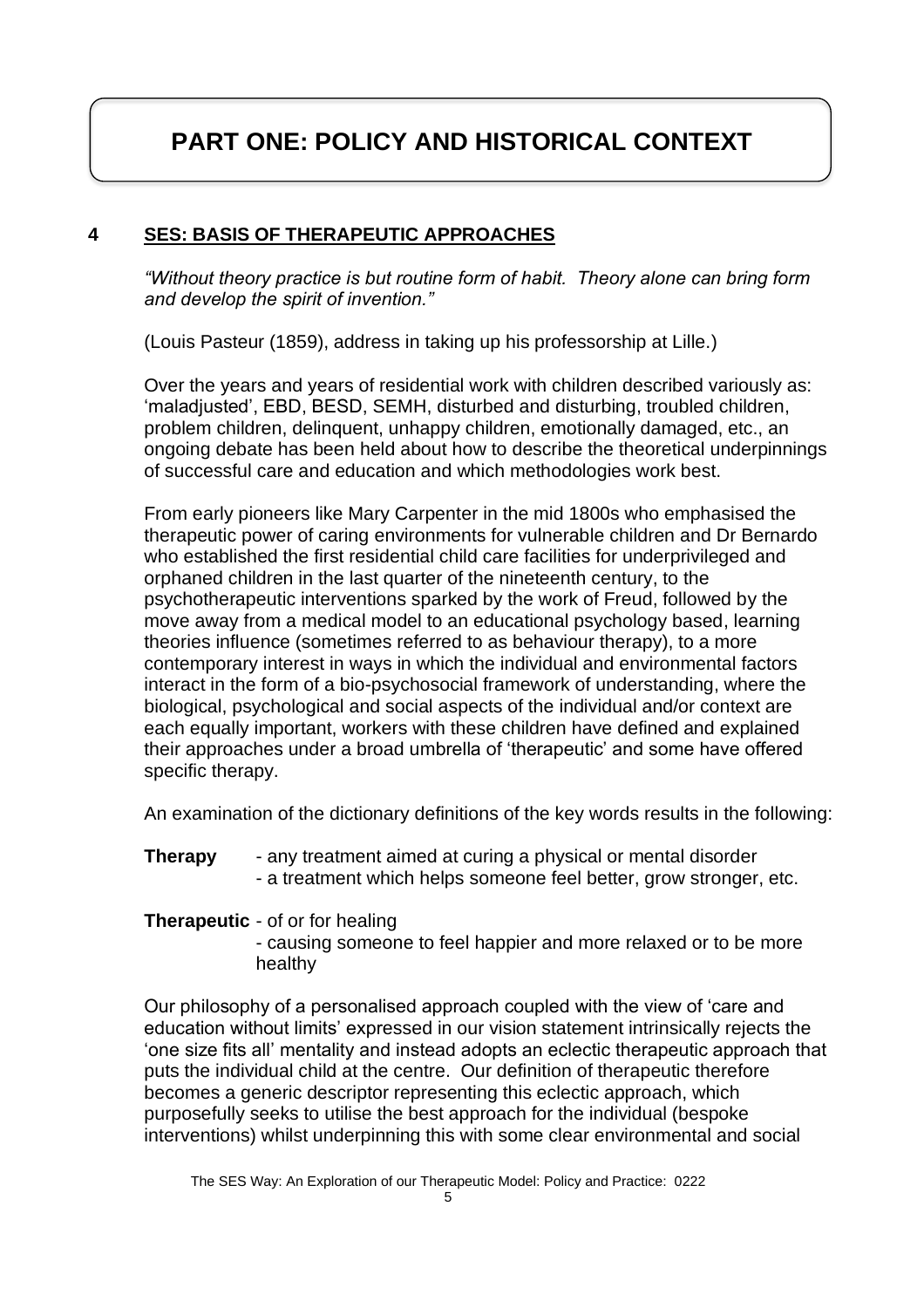structures. **All aspects of a child's life at SES are potentially capable of having therapeutic impact.**

#### **5 THE SES WAY**

We believe SES is unique, with it's core no limits vision and philosophy that leads to positivity and aspiration for all young people. Both Avocet House and Turnstone House are total learning environments, where adults and young people learn about themselves and each other from their daily interactions and relationships. All young people coming to SES are seen firstly as individuals, therefore their needs are unique and as such a carefully planned, individually constructed approach leads to long term therapeutic outcomes from the initial point of entry. These outcomes are planned and tracked through our PAN process, specifically the Development and Learning structures.

This personalised response can be summarised as 'The SES Way', best represented in diagrammatic form overleaf: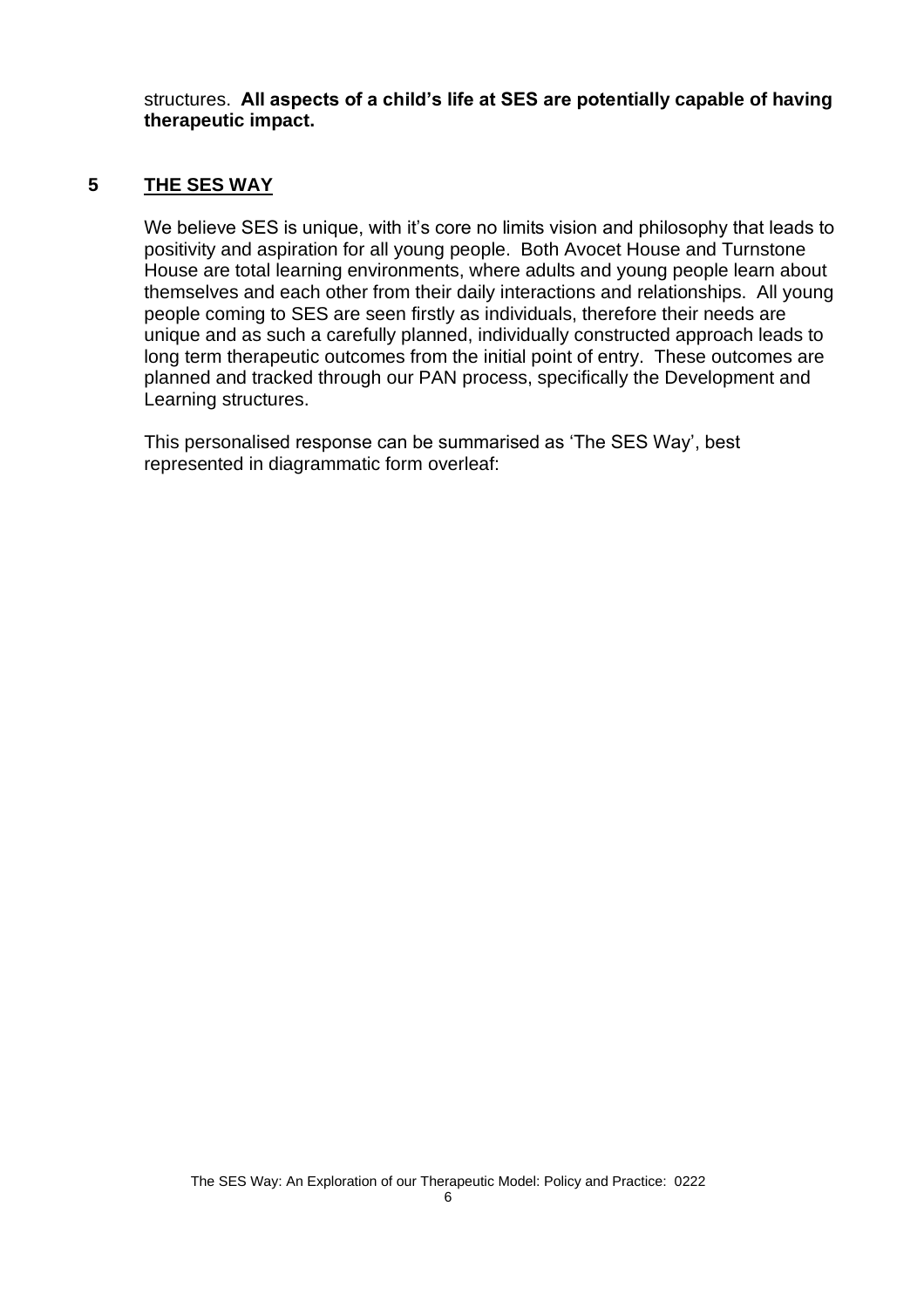# **THE SES WAY**

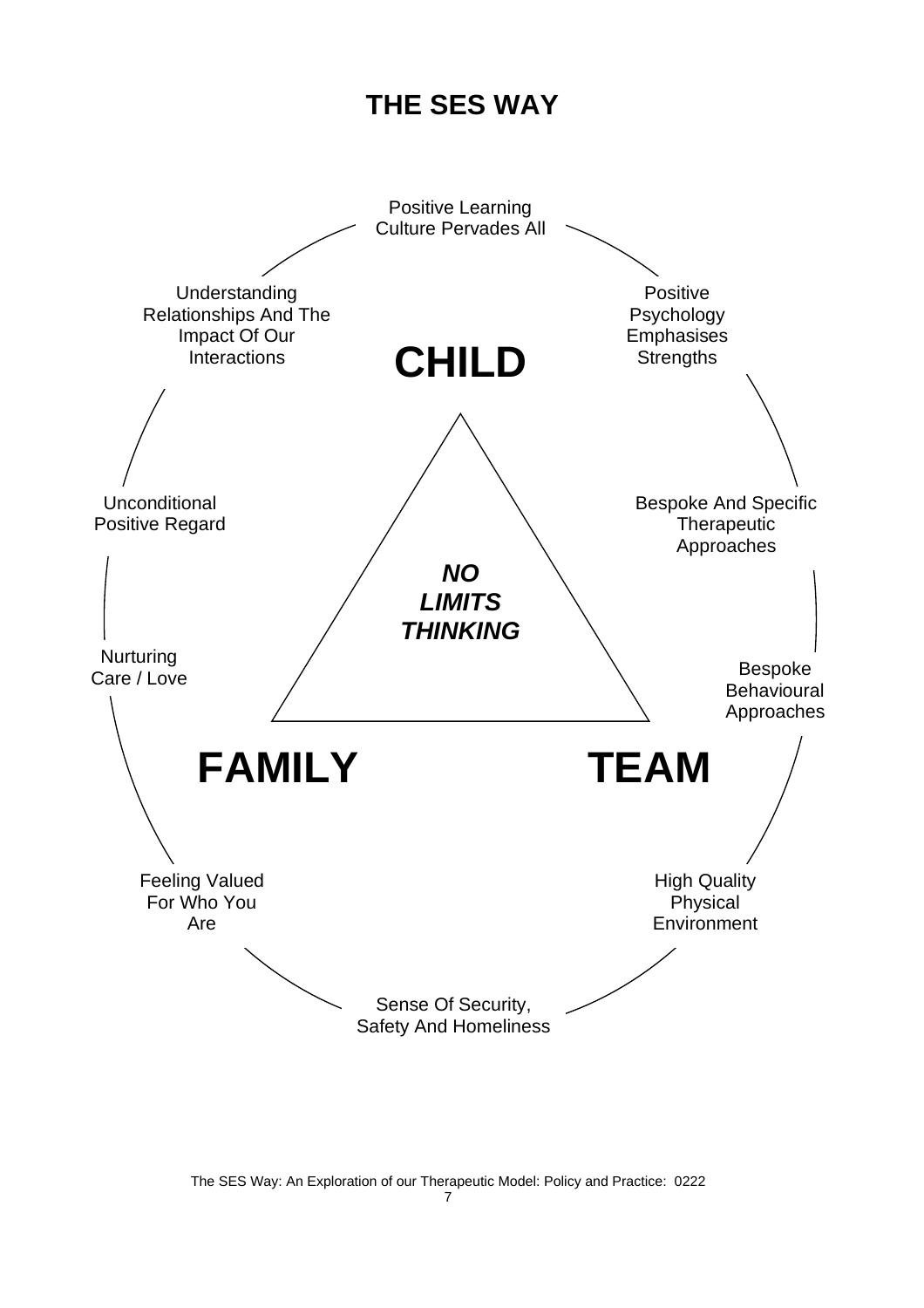## **6 WHAT INFLUENCES OUR THERAPEUTIC APPROACH?**

The therapeutic approach of SES has strong connections with Planned Environment Therapy, the Secure Base Model and Behavioural Neuroscience. The following summarises the historical background and key ideas that stem from these.

#### 6.1 PLANNED ENVIRONMENT THERAPY

#### 6.1.1 Milieu Therapy

Milieu Therapy has its historical roots in work in Europe, Scandinavia and the USA. Planned Environment Therapy fundamentally stemmed from Milieu Therapy, which essentially came from a medical/psychiatric hospital background. A brief understanding of this medical perspective is useful.

Milieu therapy has been in practice in various forms since the 1800's. However, significant research into understanding the milieu as a therapeutic approach to adult inpatient mental health nursing began in the 1950's. Many individuals have contributed to the research surrounding milieu therapy. Of particular interest are the contributions of Jones (1953, 1968), and Gunderson (1978).

## 6.1.2 The Medical/Psychiatric Perspective

The underlying principles are that the client is an active, not passive, participant in their own life. This implies and allows the client to own their behaviour and environment, and as a result need to be involved in the management of both. The milieu sees the individual as independent and it is the individual that must deal with conflict, distortions and inappropriate behaviour in the here and now, whilst taking into consideration the impact on any other individual's milieu. It is essential that peers be involved for the learning that comes from interaction as well as the therapeutic healing effect of peer pressure.

Jones (1953) developed a concept of the therapeutic community. He aimed to design a culture that would promote positive healthy personalities. Jones wished to have his clients improve their behaviour. He is also one of the first to acknowledge that the acute inpatient or hospital environment affects behaviours, progress and symptoms of clients.

Key principles of Jones' milieu therapy include the promotion of fundamental respect for individuals; the promotion of socialisation which provides opportunities for clients to be involved in the management and daily running of the unit; encouragement of clients to act in a way that is at a level equal to their own ability and subsequently enhance their self esteem and to encourage staff and client communication for maximum therapeutic benefit (Jones, 1953).

Gunderson (1978) introduces five key therapeutic processes, containment, structure, validation, involvement and support.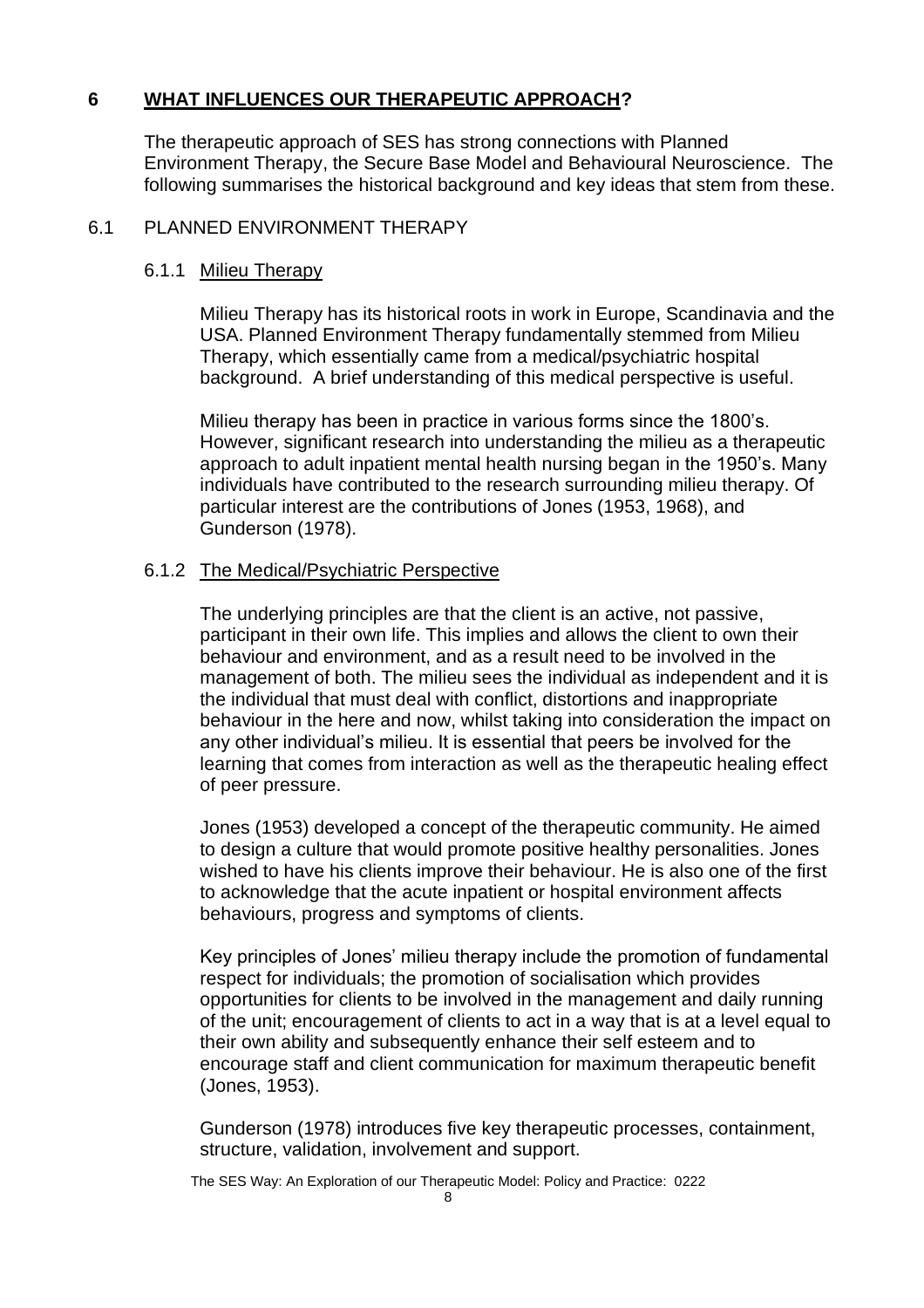- Containment is a maintenance function. It promotes physical well being whilst the individual is allowed to regain and maintain self control. This in turn presents a safe environment for the client. It is expected that the successful implementation of containment will lead and foster feelings of internal security.
- Structure is the process of organising time and activity. Clients need to be provided with the extra security offered by structure. It is not uncommon for clients to suffer from sleep related disturbances such as sleep/rest cycles becoming irregular. When these types of needs are meet the clinician can focus on interventions for dealing with problems such as maladaptive behaviours. Clinicians need to be aware of the necessity of both quiet and busy times. Structure needs to be created through activities, groups and socialisation. Successful implementation of structure allows the individual to learn and maintain self control. The client will therefore engage in daily activities such as active participation in ward activities.
- Support is the enhancement of the individuals self esteem. It is characterised by the validation of ones ability to accomplish tasks associated with academic and athletic ability, social acceptance and physical appearance. With improved self esteem the client can move beyond simple survival toward a richer fulfilling life. Channels of support include psycho educational and group therapy opportunities. For example the ward program may offer activities such as problem solving and story telling with relaxation training. A successful outcome should include and be demonstrated by increased willingness to face unfamiliar tasks, decreased anxiety surrounding body image perceptions and personal appearance in addition to the ability to focus on accomplishing tasks.
- Involvement is the process in which a client attends actively to their social environment and interacts with it. Clinicians need to emphasise social involvement and assist in decision making processes if required. Interventions may include leadership programs, communication, assertiveness and personal communication skills. Whilst integration is difficult to evaluate within the short time frame of the acute setting a sign that integration is successful would include active participation without prompting to attend groups and activities.
- Validation supports the differentiation of self, which can be defined as the ability to distinguish between thoughts and feelings within an emotional relationship system. It is a way of understanding thoughts and emotions and how to connect them with self enhancing rather then self destructive behaviours. Staff should focus on what has happened to the client rather than what may be wrong with them. They should give the individual the opportunity to tell and explore their story. Story telling is a positive therapeutic tool in these situations. Positive outcomes for the client include an understanding of the emotive self and coping systems to help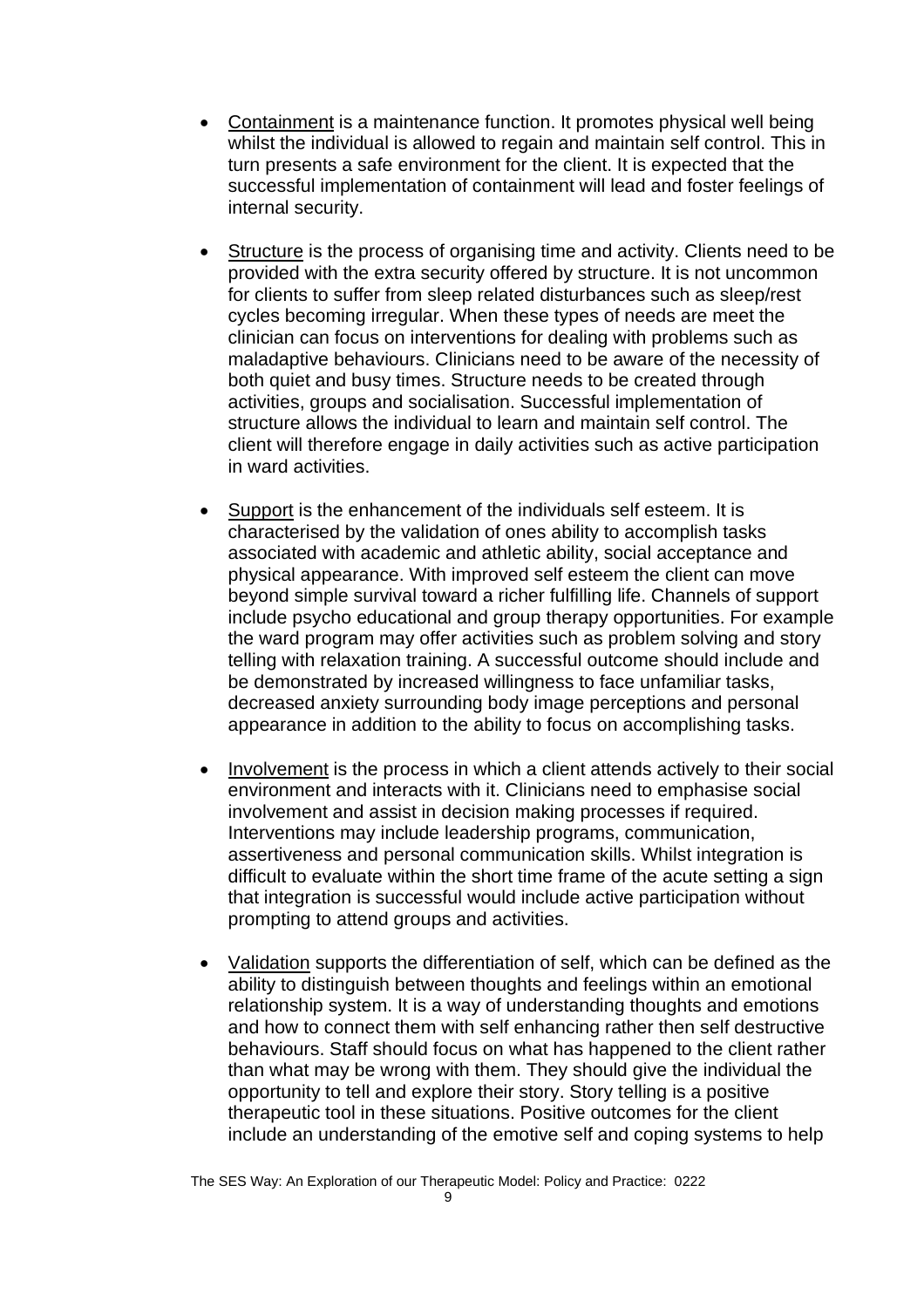them neutralise any emotions and assist them to work through the situation.

Even with this medical model there are immediate similarities with our work at SES.

#### 6.1.3 The Therapeutic Care and Education Perspective

A parallel process was at work in examining ways of working with troubled children and young people. The 19<sup>th</sup> century orphanages and houses of refuge as well as subsequent training schools and reformatories utilised a limited number of programme components: work, education and rehabilitation.

From the turn of the century (and particularly after WW1) treatment of young people in most residential centres has been guided by psychoanalytic, behavioural or learning theory with two psychoanalytic approaches (intensive individual treatment and milieu therapy) dominating the field in the formative years, shaping and evolving the standard model.

Probably the first consistent exponent of Environment Therapy (Milieu Therapy by another name) was August Aichhorn whose practice in Vienna and his book of 1935 "Wayward Youth" exerted a strong influence on the subsequent treatment practices. Another key figure in the early years of thinking about Environment Therapy was Dr Marjorie Franklin who became involved with the Hawkspur Camp, founded as the first practical experiment in planned environmental therapy, an experiment in therapeutic community living. This brought her in touch with David Wills appointed as "Camp Chief", whose own ideas, forged from a very different experience, were so complementary to her own. The development and evolution of Environment Therapy and Therapeutic Communities is inexorably interwoven with a whole range of pioneers in thinking and working (Bruno Bettelheim, Homer Lane, Otto Shaw, A. S. Neil, Arthur Barron, Frederick Lennhoff, Barbara Docker-Drysdale, Richard Balbernie, to name but a few). Each made their own significant contribution to theory and practice.

In 1963 a Planned Environment Therapy discussion group was formed under Dr Franklin's leadership and in 1966 the Planned Environment Therapy Trust was formed and still exists today promoting effective treatment for children and adults with emotional and psychological disorders. It also maintains a unique archive of materials relevant to the field of therapeutic care.

In 1973 David Wills wrote an article in Vol 2 of "Studies in Environment Therapy". Its title was, "Planned Environment Therapy – What is it?"

**At SES we have created a holistic therapeutic milieu available through the total care given to the young people by all the staff in the team, bringing the work of Dr Marjorie Franklin and David Wills with Planned Environment Therapy, into the 21st century.**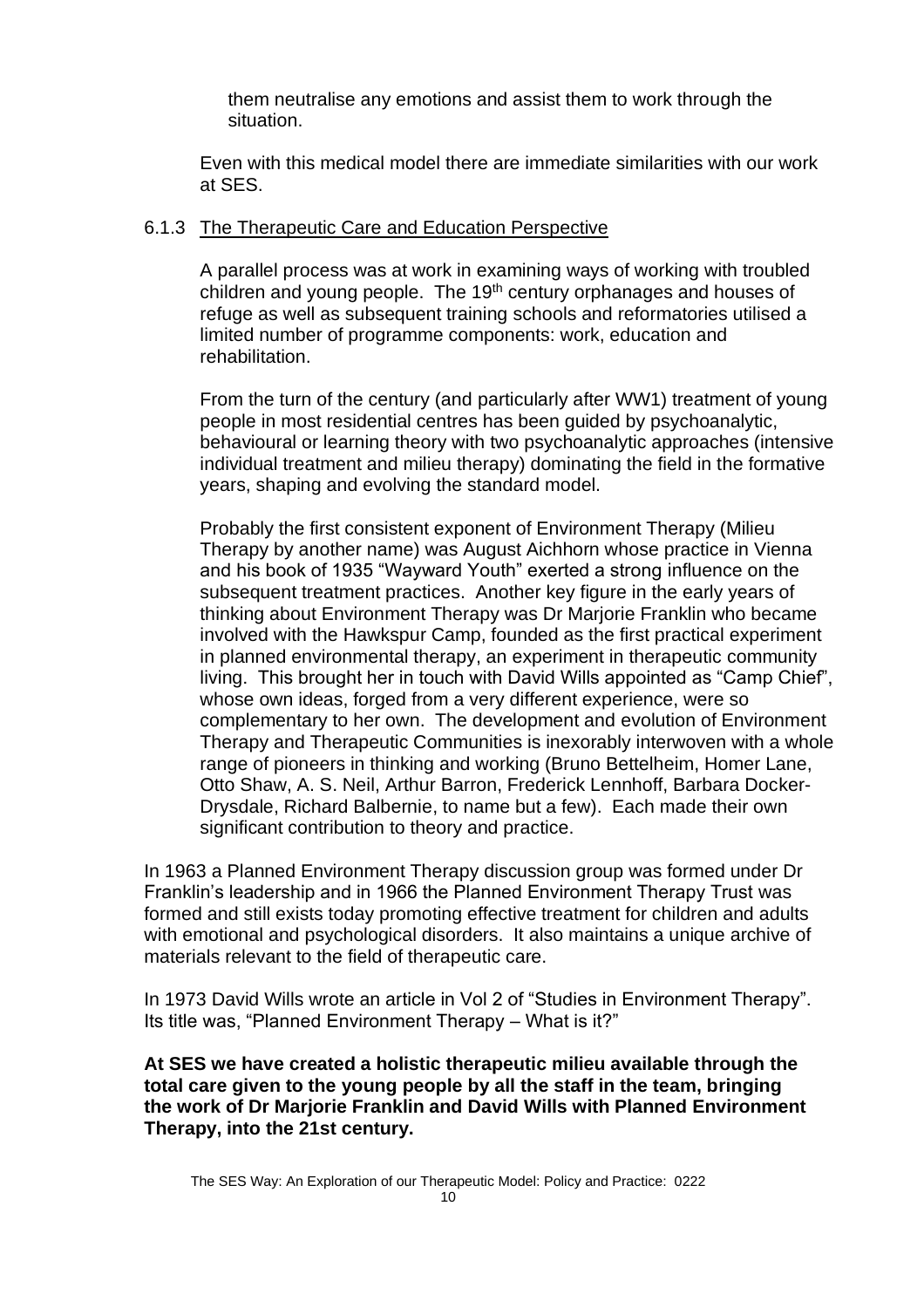- In Environment Therapy the most important part of the environment is the worker. The type of person should be someone who:
	- a) has feeling as well as intellect
	- b) is a person with integrity
	- c) shows empathy and care
	- d) shows respect for others
	- e) as a role model enlarges and enriches others who associate with them
	- f) has firm (but not rigid) moral principles
	- g) is courteous and gentle in dealings with others
	- h) is a social person
- The relationships are between person and person first and client and worker second
- The environment releases the child to be  $-$ themselves their real self  $-$  thus revealing issues
- The child is responded to in a warm and welcoming way at all times even when negative transference is taking place (i.e. the child transfers to the adult feelings they have or have had for one or other of their parents, or for other people in their life – this can be both positive and negative)
- Positive transference can be particularly effective in building relationships and helping the child progress
- It is the environment therapy that is planned not just the environment
- The worker is not left alone to identify or plan responses to the child's needs but is surrounded by others who support identification, interpretation and planning
- Workers should be supported to deal with the impact of the behaviours on themselves to lessen the chance of their judgement being clouded or their attitude warped
- Where a young person seeks maternal or paternal care or support (e.g. play, stories at bedtime, curled up beside an adult watching TV, etc.) it is given unconditionally whatever their age. Wills uses the following quote to illustrate the thinking:

*"At the heart of the problem is the lack of love. Love therefore must be at the heart of the cure. Whatever else we do we must make each child feel that they are loved. We, who have no blood relationship to the child, must provide what its parents failed to provide. To put it another way, the maladjusted child has never learned how to form relationships – what the psychologists call affective relationships – with other people. That is what they have to learn while they are with us, and they can only learn from experience."*

- The aim is to create a kind of microcosm of ordinary society with its social and economic obligations, its social and economic pressures and its responsibilities to support oneself and the community
- The method is to foster those parts of the personality that are whole, to strengthen the psyche to cope with/manage its own conflicts
- There is a belief that all living things have a tendency towards wholeness, to self-correct, an inbuilt therapeutic drive – and PET removes the impediments to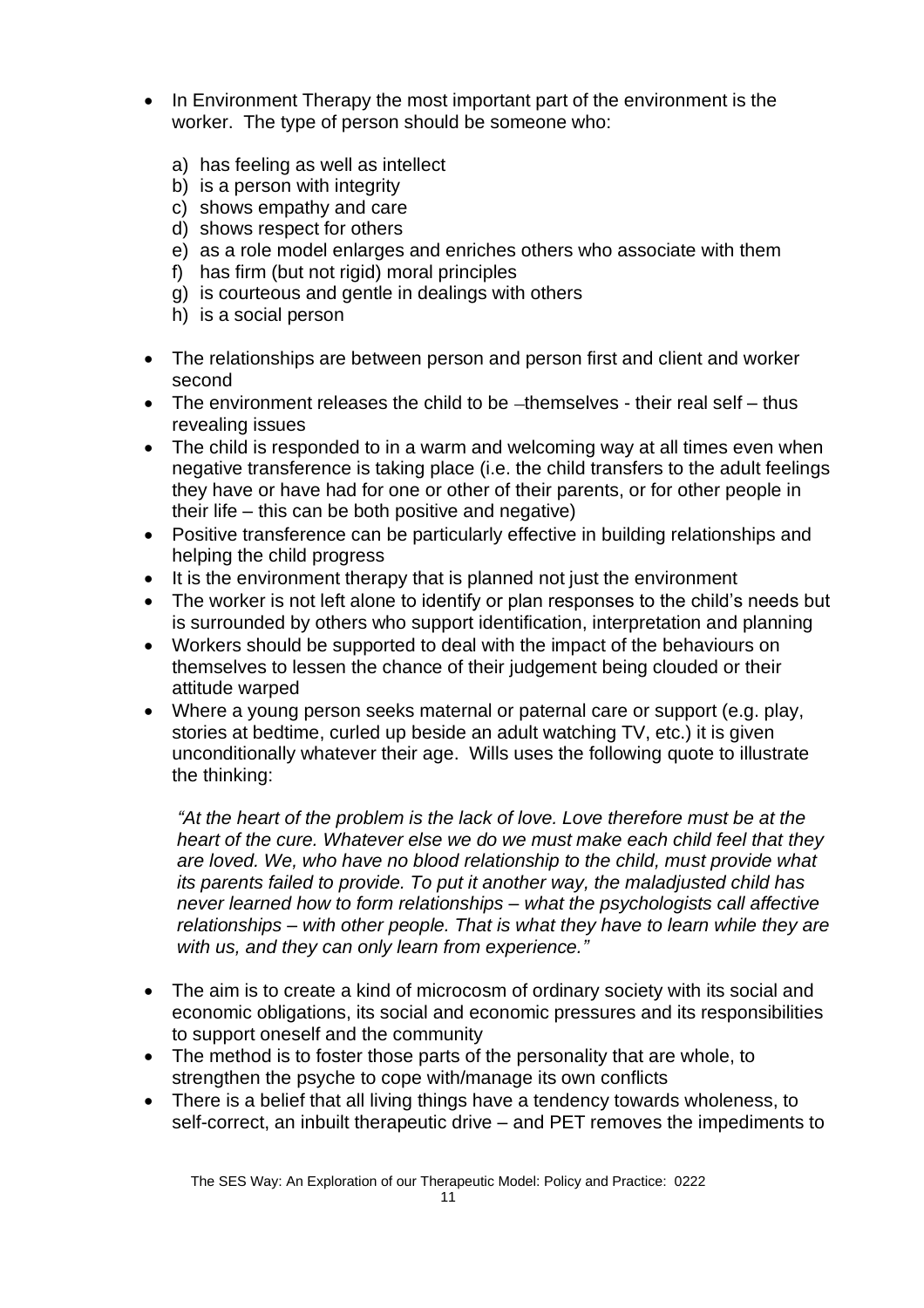the natural tendency to self-heal and by strengthening the "whole" elements it facilitates a natural therapeutic tendency

- The community demands of its members mature and rational behaviour and brings about a natural pressure to that end
- $\bullet$  PET accepts no "us and them" within the community e.g. everyone is addressed by their first name irrespective of any hierarchy
- There is some form of democratic machinery for the expression of opinion in general and the management of the day to day affairs of the community – shared responsibility
- A third component of PET along with the psychological and social is the educational influence, and the combining of all three into an holistic whole. It is concerned with learning rather than teaching; it is concerned with all those things that a person needs to fulfill themselves – different in each individual case
- It is concerned with the fullest possible creative expression arts, crafts, skills, techniques
- It is about making sure that there is opportunity to discover talent and then practice it

#### 6.2 THE SECURE BASE MODEL

The Secure Base model, created by Beek and Schofield, provides a positive framework for therapeutic caregiving which helps infants, children and young people to move towards greater security and builds resilience. The model focuses on the interactions that occur between caregivers and children on a day to day, minute by minute basis within the caregiving environment. But it also considers how those relationships can enable the child to develop competence in the outside world of school, peer group and community.

It can be helpful to think about caregiver/child interactions as having the potential to shape the thinking and feeling and ultimately the behaviour of the child. This process begins with the child's needs and behaviour and then focuses on what is going on in the mind of the caregiver. How a caregiver thinks and feels about a child's needs and behaviour will determine his or her caregiving behaviours. The caregiver may draw on their own ideas about what children need or what makes a good parent from their own experiences or from what they have learned from training. The caregiving behaviours that result convey certain messages to the child. The child's thinking and feeling about themselves and other people will be affected by these messages and there will be a consequent impact on his or her development.

This caregiving cycle encompasses the many interactions of family life or life in a residential care setting. These range from the moment to moment exchanges over breakfast to managing major emotional or behavioural crises. Each interaction conveys a number of messages to the child and has an incremental effect on the child's beliefs about him or herself, beliefs about other people and the relationship between self and others. These internal working models will influence the child's functioning and development.

The Secure Base Model groups these caregiver/child interactions into five dimensions of caregiving. The first four dimensions are drawn from attachment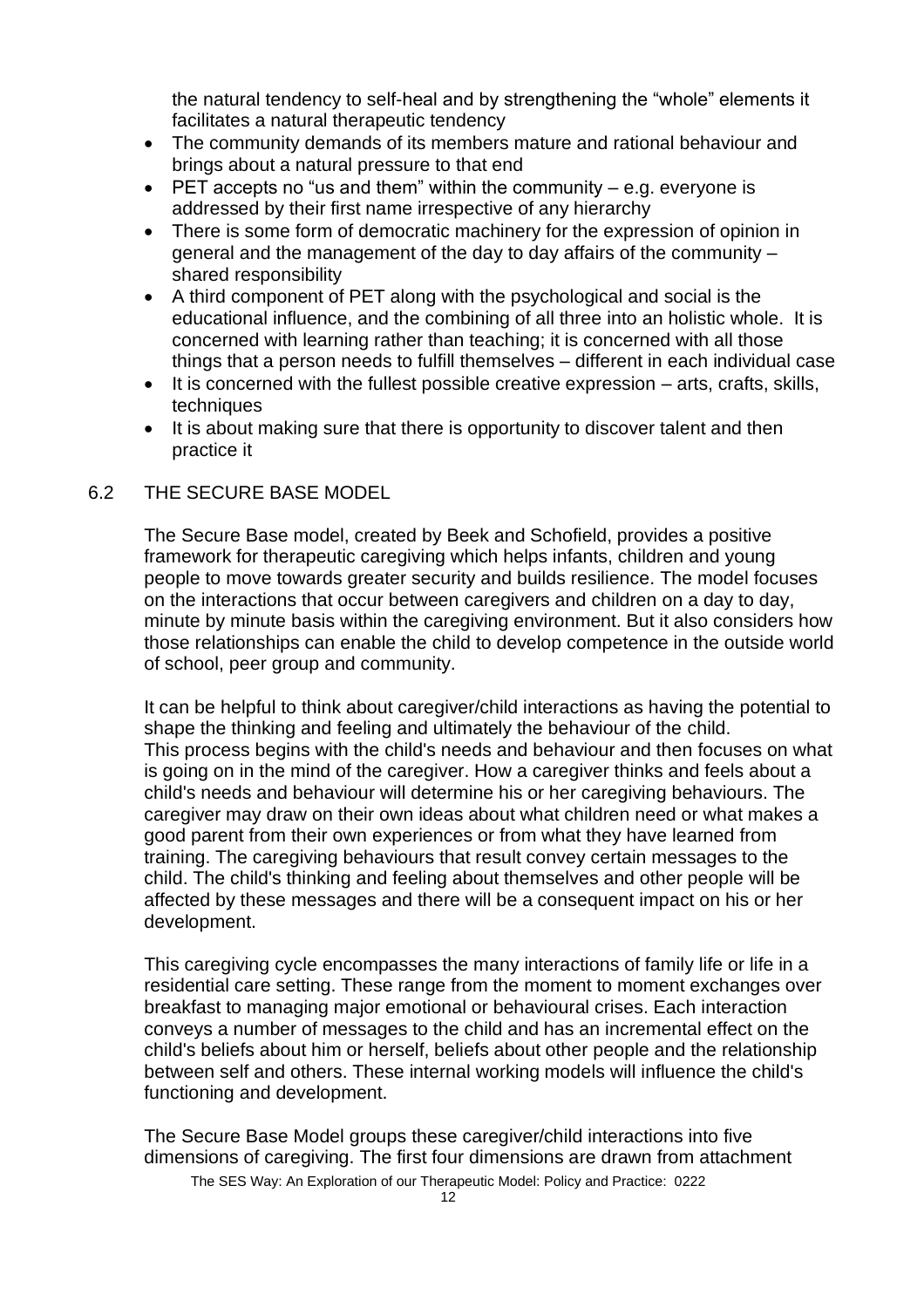theory, a critical area of knowledge and training that all SES staff will explore throughout their induction and subsequent professional development. Beek and Schofield add an additional dimension, family membership, that is relevant for all children but can be particularly challenging for children who are separated from their families of origin. The five dimensions are:

| Availability      | Helping the child to trust                                |
|-------------------|-----------------------------------------------------------|
| Sensitivity       | Helping the child to manage feelings and behaviour        |
| Acceptance        | Building the child's self esteem                          |
| Co-operation      | Helping the child to feel effective - and be co-operative |
| Family membership | Helping the child to belong                               |
|                   |                                                           |

# **The Secure Base model**



It is important to bear in mind that the dimensions are not entirely distinct from each other. Rather, in the real world of caregiving, they overlap and combine with each other. For example, a caregiver who is playing with a child in a focused, child-led way may be doing so with sensitivity and acceptance as well as demonstrating availability and promoting co-operation.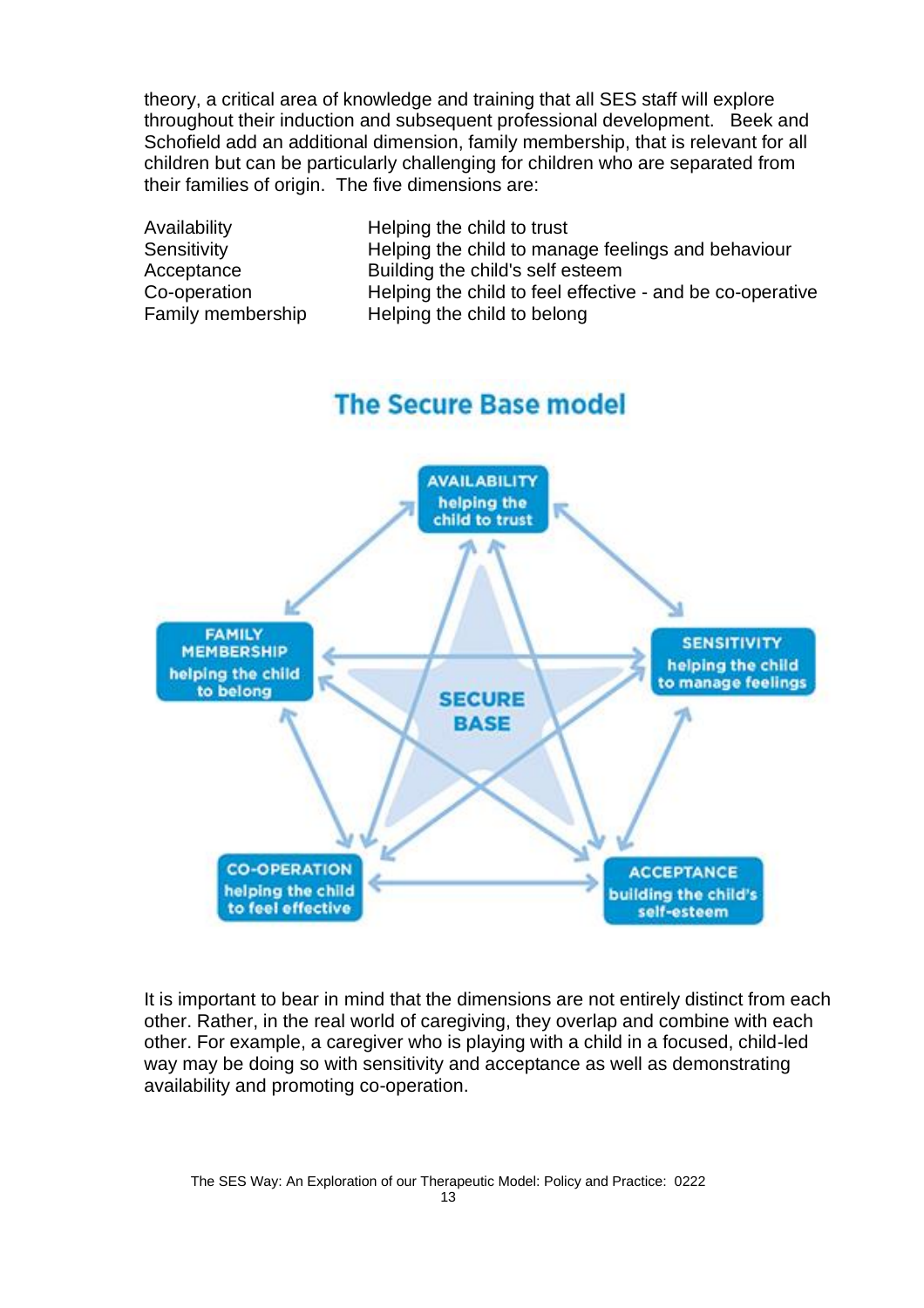Beek and Schofield's research (2004) suggests that, over time, positive caregiving across the five dimensions provides a secure base from which the child can explore, learn and develop in a positive direction.

#### 6.3 NEUROSCIENCE

In the past decade there has been significant advance in neuroscience and our understanding of brain and body systems, and their connection to human behaviour. This has influenced and reinforced our SES thinking about how important "parenting" is. Several key researchers and pioneers have impacted on our practice, in particular, the work of Margot Sunderland, (Director of Education and Training, Centre for Child Mental Health, London), Bernard Allen (Education Consultant), Dr Bruce Perry (American Psychiatrist, clinician and researcher) and Professor Bessel van der Kolk (Trauma Research Author). The area of Neuroscience is, and will continue to be, a growing influence on our practice.

#### 6.3.1 Brain Theory and Structure

Brain theory is constantly evolving as a result of significant scientific advances by neuroscientists. Traditionally, the brain has been described as being in three parts, known as 'Triune Brain Theory'.



- **Reptilian** (largely unchanged by evolution controls bodily functions, e.g. heart, lungs, stomach. Poly vagal System links to good physical health and immune system)
- **Mammalian** (also known as the limbic system triggers strong emotions to be managed by rational brain)
- **Rational** (also known as neocortex, the higher brain frontal lobes/neocortex)

The Limbic System is found in the middle of the brain and can be visualized by making a fist with two fingers sticking out, as below: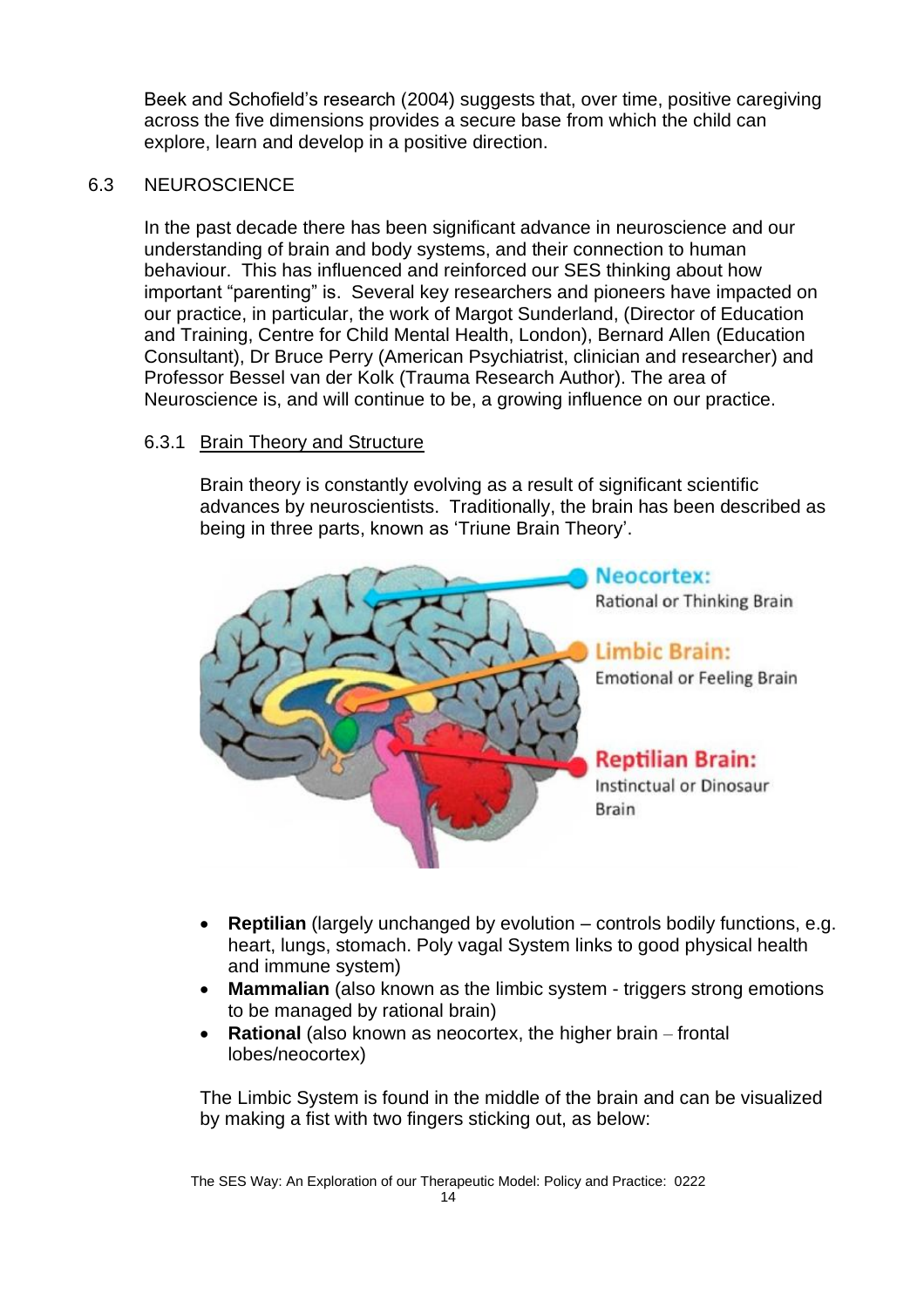

Recent research indicates that the cerebral cortex and the limbic system are highly integrated and not as two separate structures as previously thought. The literature of Bernard Allen describes how humans have two different types of information processing systems, 'conscious minds' and 'BodyBrains'; the BodyBrain is located all around the body (e.g. in the gut), not just in the brain. It is our subconscious processing system, that is quick and efficient, perhaps controlling up to 98% of our functioning. When conscious minds are trying to control and calm down their BodyBrains, scans have shown that the front part of the cerebral cortex is working extremely hard.

We have two emotional systems that work in opposition to wind up or calm down BodyBrains. When BodyBrains become too excited the influence of the mind fades and we can't think so clearly. The same biological changes may be experienced in different ways according to other internal changes and how we interpret what is happening. Serotonin is a neurotransmitter which is associated with positive mood. The same levels of physiological arousal in various systems throughout the body and brain may be experienced as excitement, if there is also serotonin active in the system. Without the contribution of serotonin they could be experienced as frustration or anger, When BodyBrains calm down too much, the influence of the mind also fades. We may experience this as mind wandering or dozing off. Very low levels of physiological arousal can be interpreted as pleasantly relaxed and calm in the presence of serotonin, or as depressed and bored without it (for further detail see Bernard Allen – Mental Fitness 2019).

#### 6.3.2 Brain Development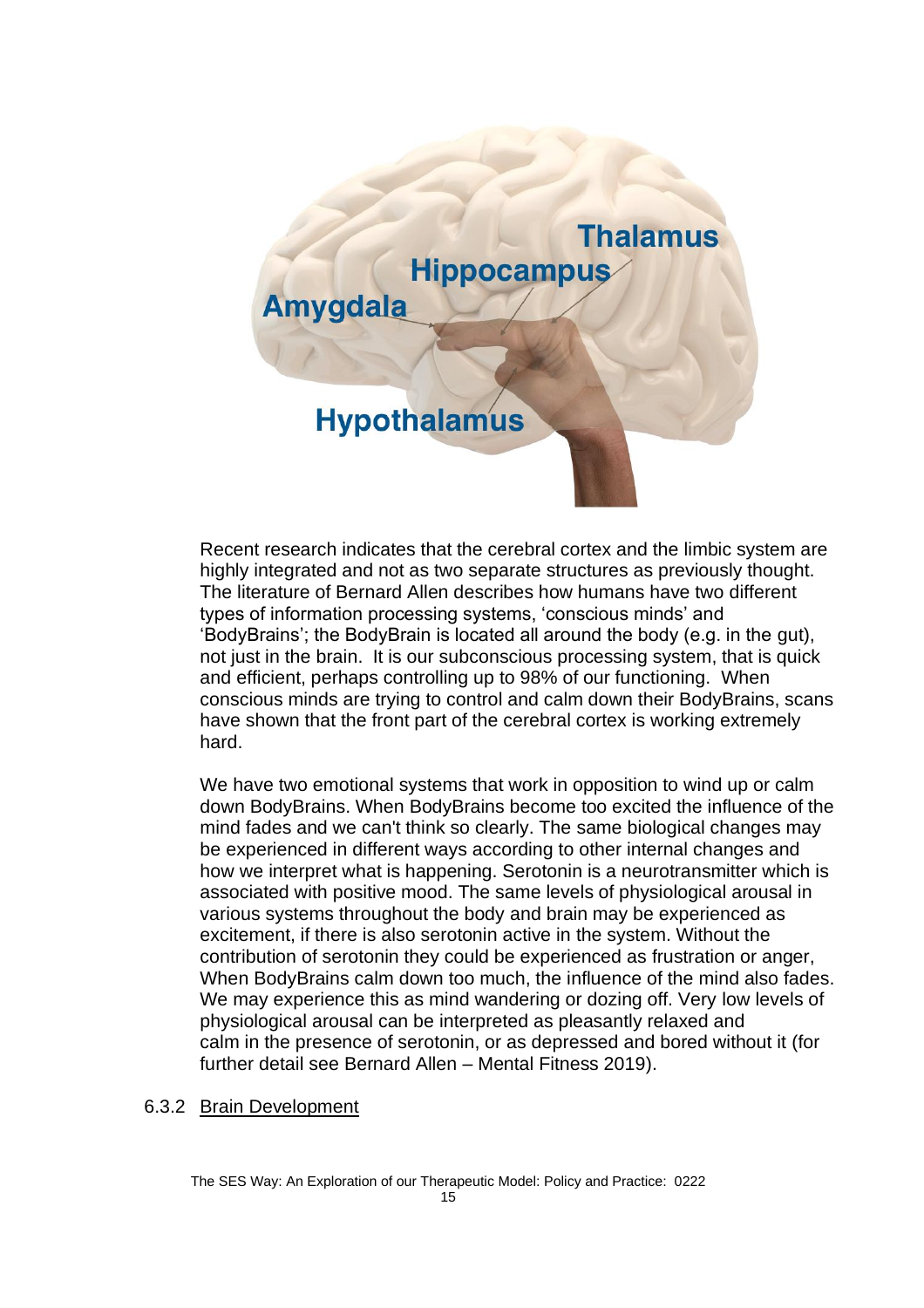Brain development, or learning, is actually the process of creating, strengthening, and discarding connections among the neurons; these connections are called synapses. Synapses organize the brain by forming pathways that connect the parts of the brain governing everything we do from breathing and sleeping to thinking and feeling. This is the essence of postnatal brain development, because at birth, very few synapses have been formed. The synapses present at birth are primarily those that govern our bodily functions such as heart rate, breathing, eating, and sleeping.

The development of synapses occurs at an astounding rate during a child's early years in response to that child's experiences. At its peak, the cerebral cortex of a healthy toddler may create 2 million synapses per second. By the time children are 2 years old, their brains have approximately 100 trillion synapses, many more than they will ever need. Based on the child's experiences, some synapses are strengthened and remain intact, but many are gradually discarded. This process of synapse elimination—or pruning—is a normal part of development. By the time children reach adolescence, about half of their synapses have been discarded, leaving the number they will have for most of the rest of their lives

By 3 years of age, a baby's brain has reached almost 90 percent of its adult size. The growth in each region of the brain largely depends on receiving stimulation, which spurs activity in that region. This stimulation provides the foundation for learning.

At around 7 years of age, the pruning slows down; more and more brain cells are myelinated (a whitish material that is made of protein and fats surrounding brain cells). This allows better communication between brain cells and strengthens pathways.

The brain is neuro plastic. There is huge hope and optimism for professionals to help a child or young person develop new pathways through therapeutic interventions and relationships.

#### 6.3.3 Emotional Systems in the Brain

Research by Panksepp has shown there are several ingrained emotional systems deep in the lower brain - Rage, Fear, Separation Distress, Seeking, Care, Play and Lust.

Fear, Rage and Grief systems are instinctual and primitive.

- Rage, Fear and Separation Distress are set up from birth and support survival. Infants get overwhelmed by the triggering of these systems because there is so little higher rational brain functioning at this stage to help them think, reason and calm themselves down.
- If a child is not given enough help with the intense lower brain feelings and primitive impulses, their brain may not develop the pathways to enable him to manage stressful situations.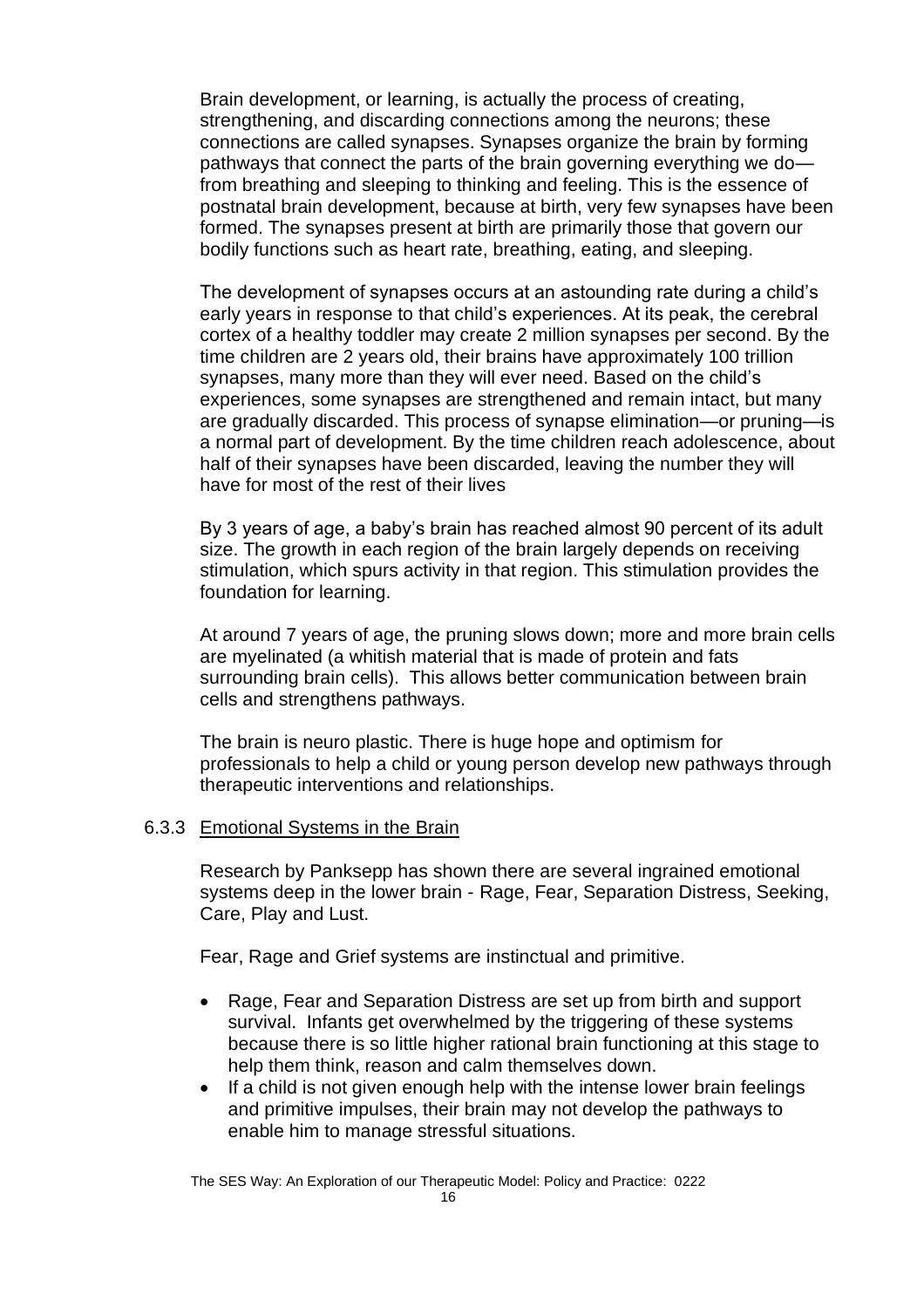The Care, Seeking and Play systems enable cells and pathways in the body to be activated by positive natural chemicals and hormones through good parent – child relationships. These include:

- Oxytocin (released at birth to support bonding)
- Opioids (hormones that give us a sense of well being; produced when a child is lovingly touched or held by a parent of caring person)
- However, if the parent responds with criticism or shouting, these positive chemicals are blocked; child may suffer from stress that can cause permanent changes in the brain.

The Care, Play and Seeking systems are prosocial, protective and affiliative. Lots of joyous and playful times with children can activate positive arousal chemicals in the brain as well as the brain's Play system; this will increase the zest for life. Therefore, we need to provide lots of imaginative, explorative activities to activate the Seeking system. This will increase the appetite for life, curiosity, and the drive and motivation to make her creative ideas reality.

*Calm or Alarm – 'They are like muscles… the more we activate the prosocial or primitive alarm systems, the more they become personality traits.'*

#### 6.3.4 Stress Regulation System

Our stress-regulation system is vital to our survival and is activated by our primitive survival circuits: rage, fear and separation distress. The stress regulation system involves:

- brain
- aspects of autonomic nervous system
- aspects of endocrine (hormone) system

The autonomic nervous system comprises of the parasympathetic and sympathetic nervous systems.

The parasympathetic nervous system acts like a brake, slowing us down to rest, digest and connect, or in extreme situations to shut the body down in the freeze response. The sympathetic nervous system acts like an accelerator, preparing us for action, such as fight or flight

In early childhood, research on the biology of stress shows how major adversity can weaken developing brain architecture and permanently set the body's stress response system on high alert. The child's brain is like a trigger-happy alarm system, wired to fire at any sensory stimulus that is reminiscent of an earlier threatening situation: a voice tone, a sudden movement, a smell that triggers unconscious memories. The survival response is triggered that propels the child into fight, flight or freeze.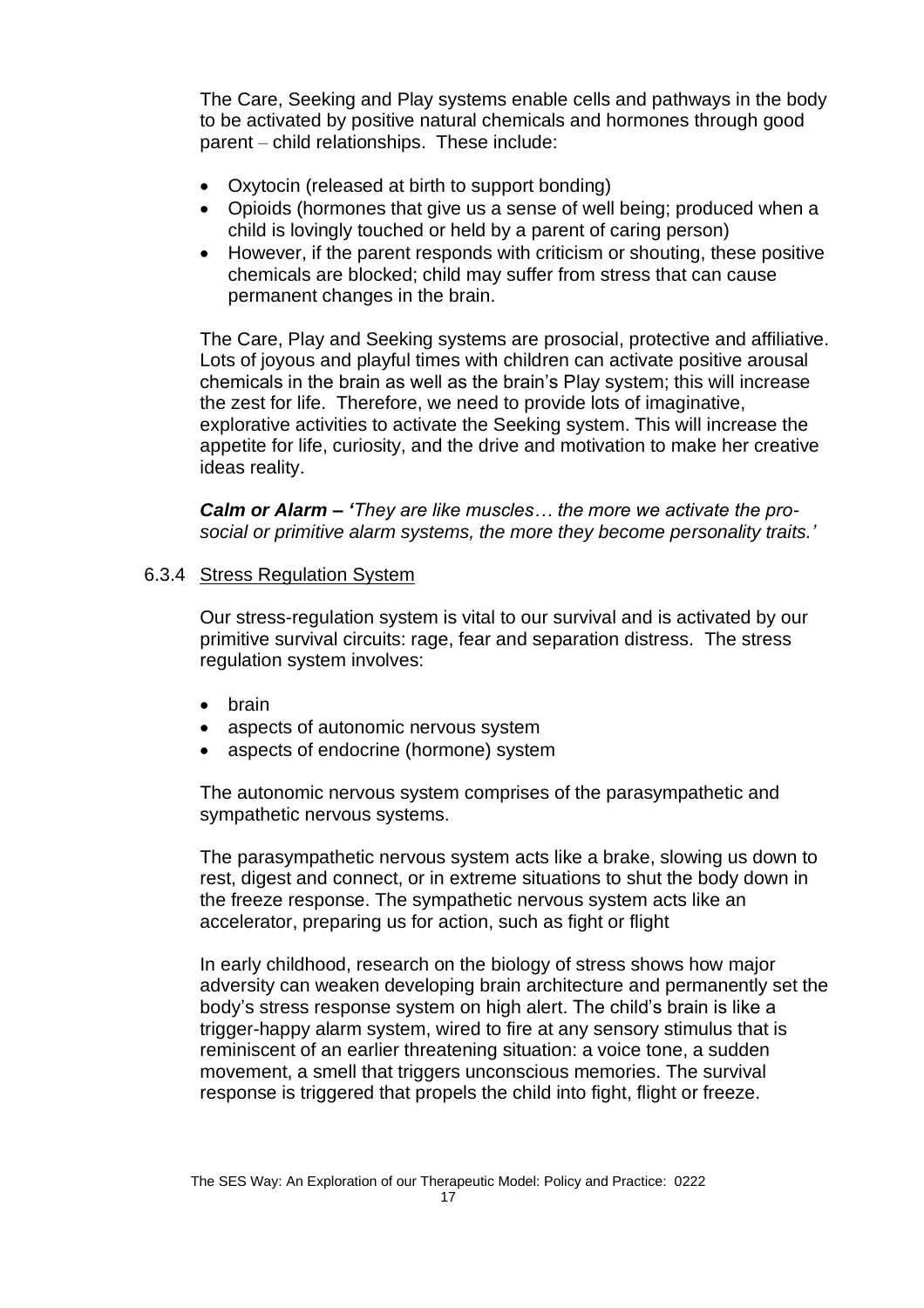

When the child feels threatened, they have limited access to thinking because their lower brain regions (brain stem and limbic system) are dominant and they are surviving the best way they can. Learning is therefore blocked until regulation happens and for this, the child is dependent on the presence of a self regulated/regulating adult.

The lower brain alarm system is the amygdala, which senses threat and communicates with the hypothalamus. The hypothalamus releases stress hormones (e.g. adrenalin), preparing body for flight or fight. The stress hormones block positive arousal chemicals to ensure full attention is on threat. If you have been helped in childhood with intense feelings of anger, frustration and distress, the higher human brain intervenes and can quieten down the amygdala, releasing anti-anxiety chemicals. If you experienced a difficult childhood and were not supported to manage feelings, the higher brain may not have developed the necessary wiring. The child can stay stressed for hours, days, weeks or even longer

The SES Way: An Exploration of our Therapeutic Model: Policy and Practice: 0222 To support children with activated stress systems, we can utilise the science of comforting. Comforting activates the Vagus nerve, this belongs to the 'slow down and relax' parasympathetic branch of the ANS. If we do not comfort and sooth a distressed child the body can become hard wired for hyperarousal, making life stressful and exhausting. This can lead to a range of health problems, e.g. breathing disorders, heart disease, fatigue, headaches etc. The Vagus Nerve is found in the brain stem, and it rapidly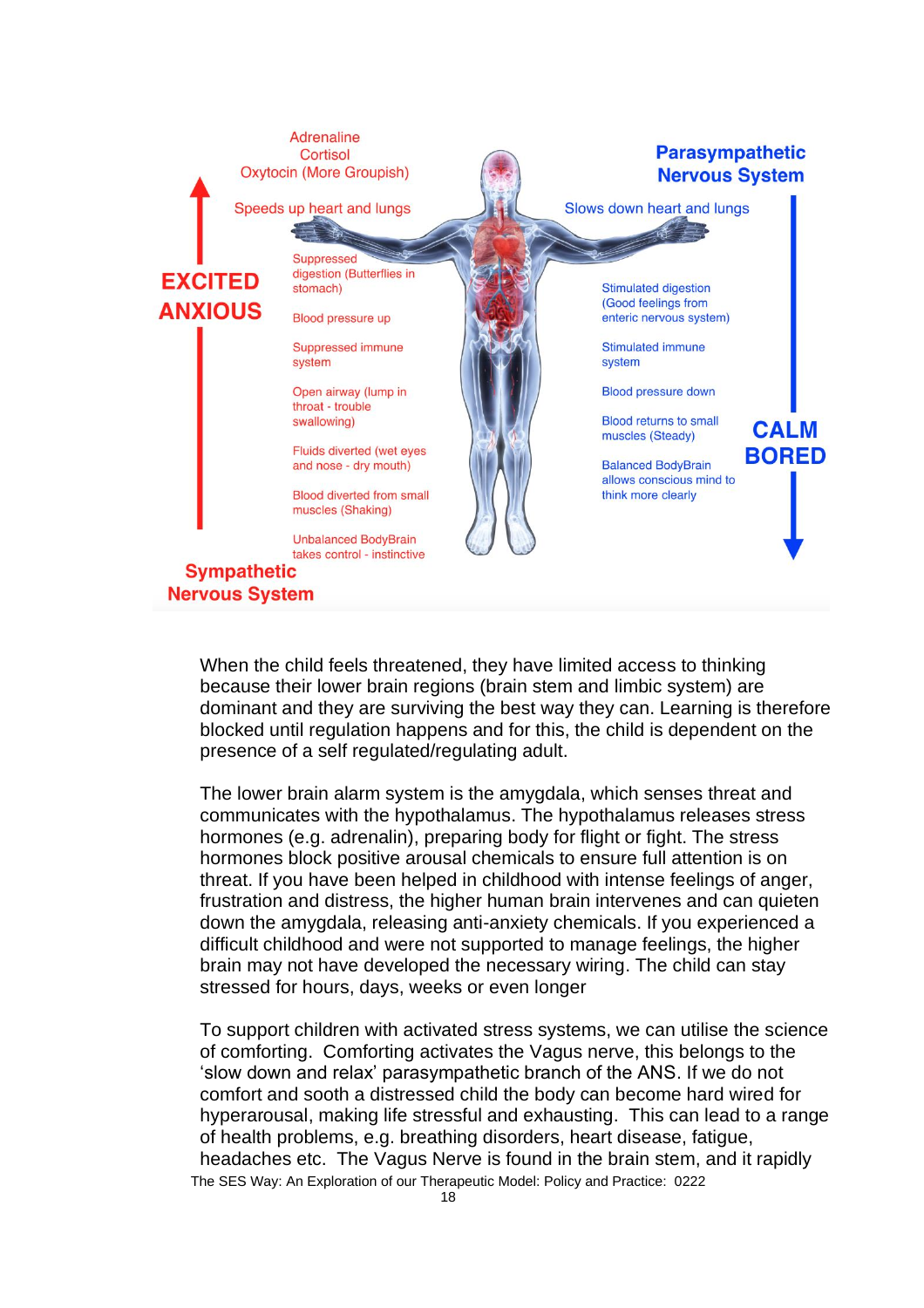restores key body systems. Establishing good vagal tone is essential for emotional balance, clear thinking, better attention and a more efficient immune system.

We need to stimulate the anti-stress chemical systems in the brain through:

- Touch and massage
- Sucking (babies!)
- Warmth
- Movement and rocking
- Low sounds

When children and young people suffer from relational trauma, it can result in:

- Underdeveloped brain systems badly affecting capacity for attention, learning, concentration, creativity, empathy, kindness.
- Smaller brains: less sophisticated neuronal networks
- Alarm systems in the brain have a field day
- Immune system is compromised

#### 6.3.5 The Importance of Relationships

There is a growing wealth of evidence about the brain science of human relationships that points to how critical parent-child relationships are. This impacts on our practice.

#### *The parent/carer-child connection is the most powerful mental health intervention known to mankind"* **(***Bessel Van Der Kolk)*

Positive human interaction creates the conditions of safety needed for activation of the social engagement system. Science shows that providing stable, responsive, nurturing relationships in the earliest years of life can prevent or even reverse the damaging effects of early life stress, with lifelong benefits for learning, behaviour, and health. Early experiences influence the developing brain.

In the environment of the home, school, classroom and relationships, new learning experiences can help develop new neural pathways throughout childhood and adolescence. The capacity of the developing brain is not fixed or static, which means that new experiences that are offered to children can have far-reaching and positive effects, no matter how challenging the children's start in life.

*"The more healthy relationships a child has, the more likely he will be to recover from trauma and thrive. Relationships are the agents of change and the most powerful therapy is human love" (Bruce Perry)*

The SES Way: An Exploration of our Therapeutic Model: Policy and Practice: 0222 Anyone who has seen parents playing with infants will have seen how they enjoy each other's company, e.g. adults cooing and babies chuckling in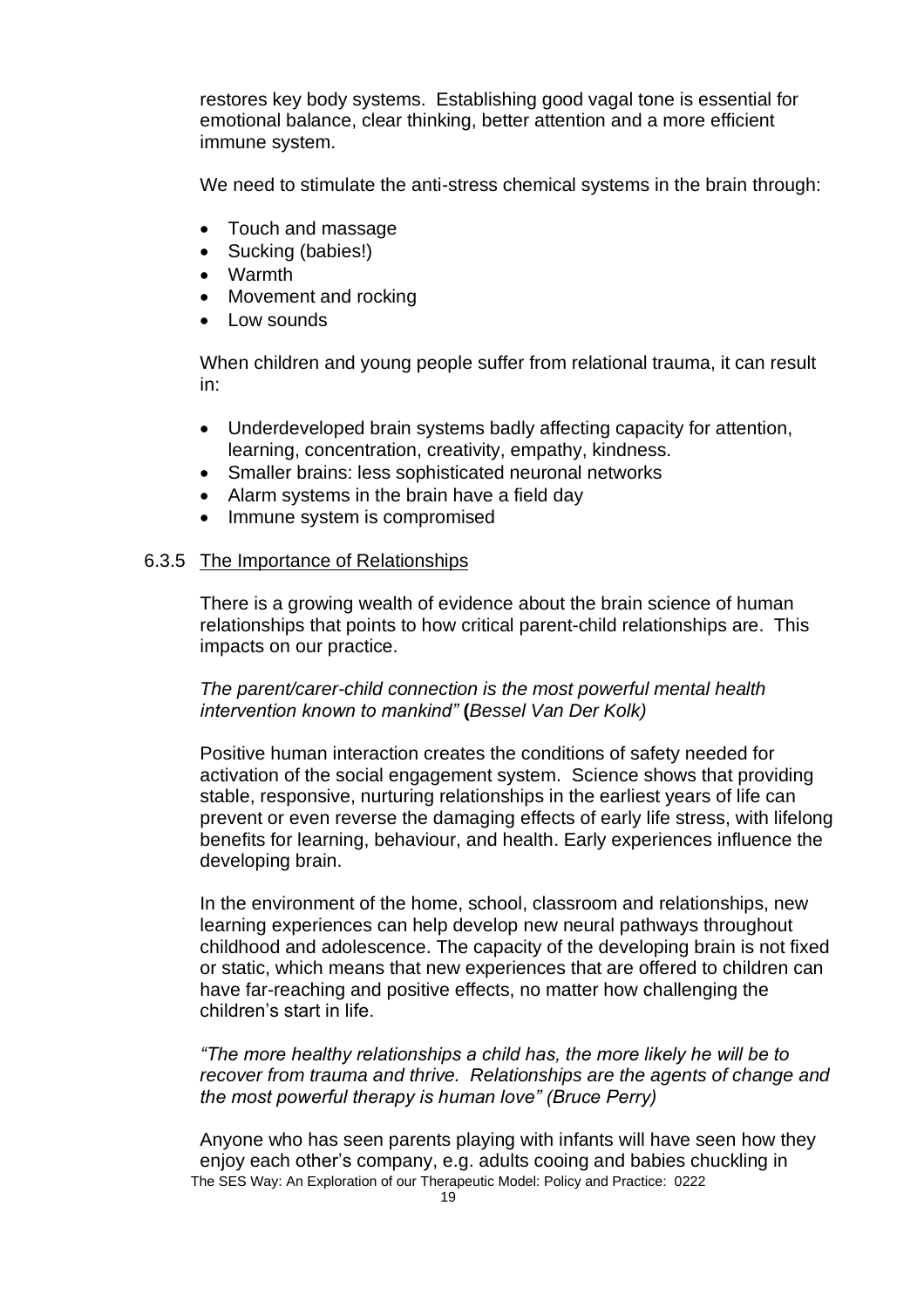return. The baby is playing a major part in this "dance". Dr. Edward Tronick Still Face Experiment highlights what happens if the parent doesn't respond:

<https://youtu.be/apzXGEbZht0>

Imagine a child growing up in a family where parents are not engaging with them through neglect, drug/alcohol dependency and/or are abusive, physically, sexually. This is what will have happened to the majority of children and young people coming to live at SES. Attachment theory teaches us that there are two important outcomes:

- How adults are viewed, and
- What the children think of themselves

Adults will be perceived as unavailable, frightening, rejecting, neglecting abusive. The children will have built a view of themselves as worthless, bad, unlovable etc.

#### 6.3.6 Impact of Childhood Trauma

As already highlighted, what happens in early childhood can matter for a lifetime. To successfully support our children's future, we must recognise problems and address them as soon as possible.

The Adverse Childhood Experiences study revealed irrefutable evidence showing that childhood experiences are the most powerful determinants of who we become as adults. And that traumatic childhood experiences, when unaddressed, have a significant graded relationship to the development of the most troublesome health, mental health and social problems of today The study found that:

- 4 ACEs Life span reduction of 10 years
- 6 ACEs Life span reduction of 20 years

Consideration of ACEs is therefore crucial to thinking about how to improve the lives of children and young people, to support better transitions into adulthood, and achieve good outcomes for all adults.

*'The trauma keeps them rigidly fixated on the past, making them fight the last battle over and over again' (Van der Kolk 1996)*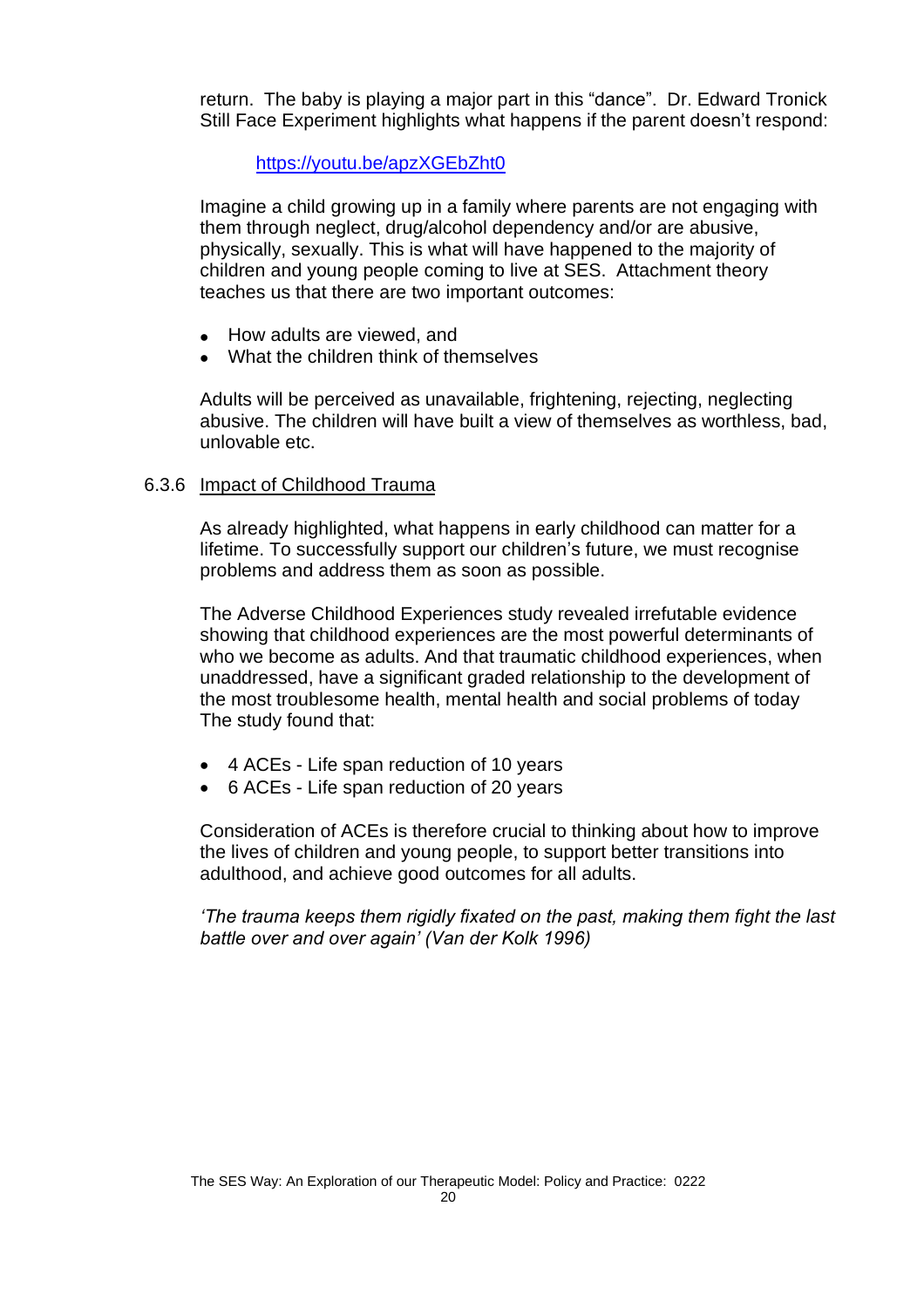# **PART TWO: PUTTING POLICY INTO PRACTICE**

# **7 KEY COMPONENTS OF OUR THERAPEUTIC APPROACH**

SES has a broad view of what constitutes "therapy". The therapeutic milieu is grounded in the overall eclectic approach to promoting positive change in the children and young people in its care. No single therapeutic orientation is adopted, with our "no limits thinking" we are open to any approach that promotes positive emotional well being. Key aspects of this are:

- A sense of security, safety and homeliness
- An environment that values students as persons; it nurtures self respect and self esteem
- Supportive interpersonal relationships with staff who respect students as people
- Emphasis on self control and cooperation rather than externally imposed control
- Development of personal, emotional, social and academic skills; to become self directing
- Opportunities to exercise responsibility
- Positive role models and positive models of relationships
- Humanity and flexibility in the running of the community
- A belief in learning without limits and support to achieve success in learning

The diagram on the following page represents this therapeutic milieu; in essence this is the SES Way highlighted in a different format.

#### 7.1 PORTFOLIO OF ACHIEVEMENTS AND NEEDS (PAN) PROCESS

At the centre of our work is a 'no limits' highly personalised recovery package developed from the child's Portfolio of Achievements and Needs (PAN). Our students need an holistic framework of care, support and guidance, for them to start to re-engage in the learning process. SES provides such a framework of high quality care and therapeutic intervention embedded in a highly personalised learning experience. **We accept no barriers to innovation, creativity and response in order to reawaken a passion for learning in each student.** 

Portfolio of Achievement and Need (PAN) refers to the process of overall planning that supports an individuals learning and development at SES. Therapeutic, care, health and education planning is embedded within this process.

Bespoke, school day 'curriculum learning' is catered for in detail within the Learning Centre planning structures. However, at SES we also believe that all parts of the waking day and all experiences are potential learning opportunities.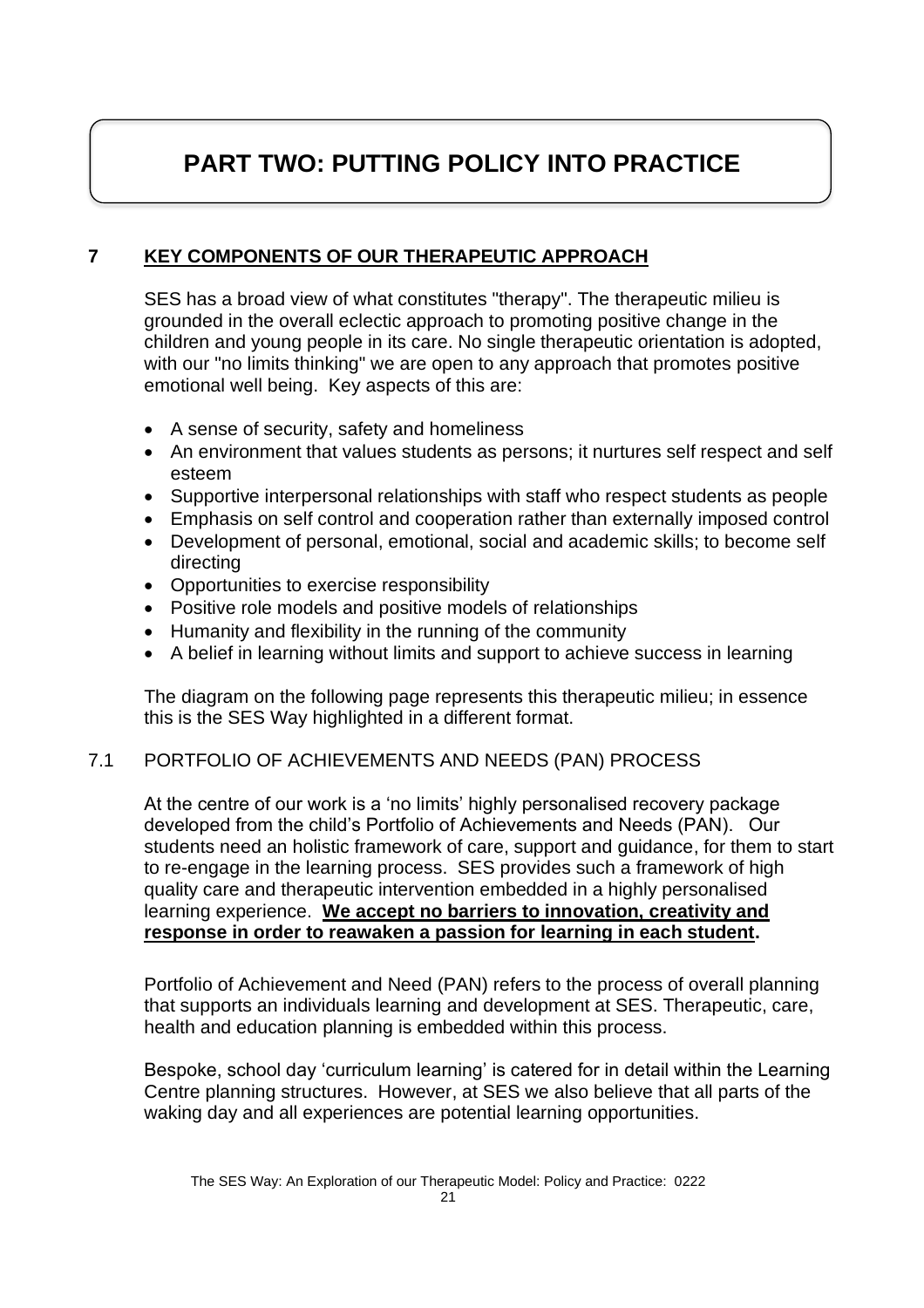

The PAN process and planning structures (see section 7.2) are what we use to draw together social, health and academic learning development. It commences as part of the admissions process, identifying long-term aspirations for young people in partnership with the placing authority, and where appropriate, their family. Key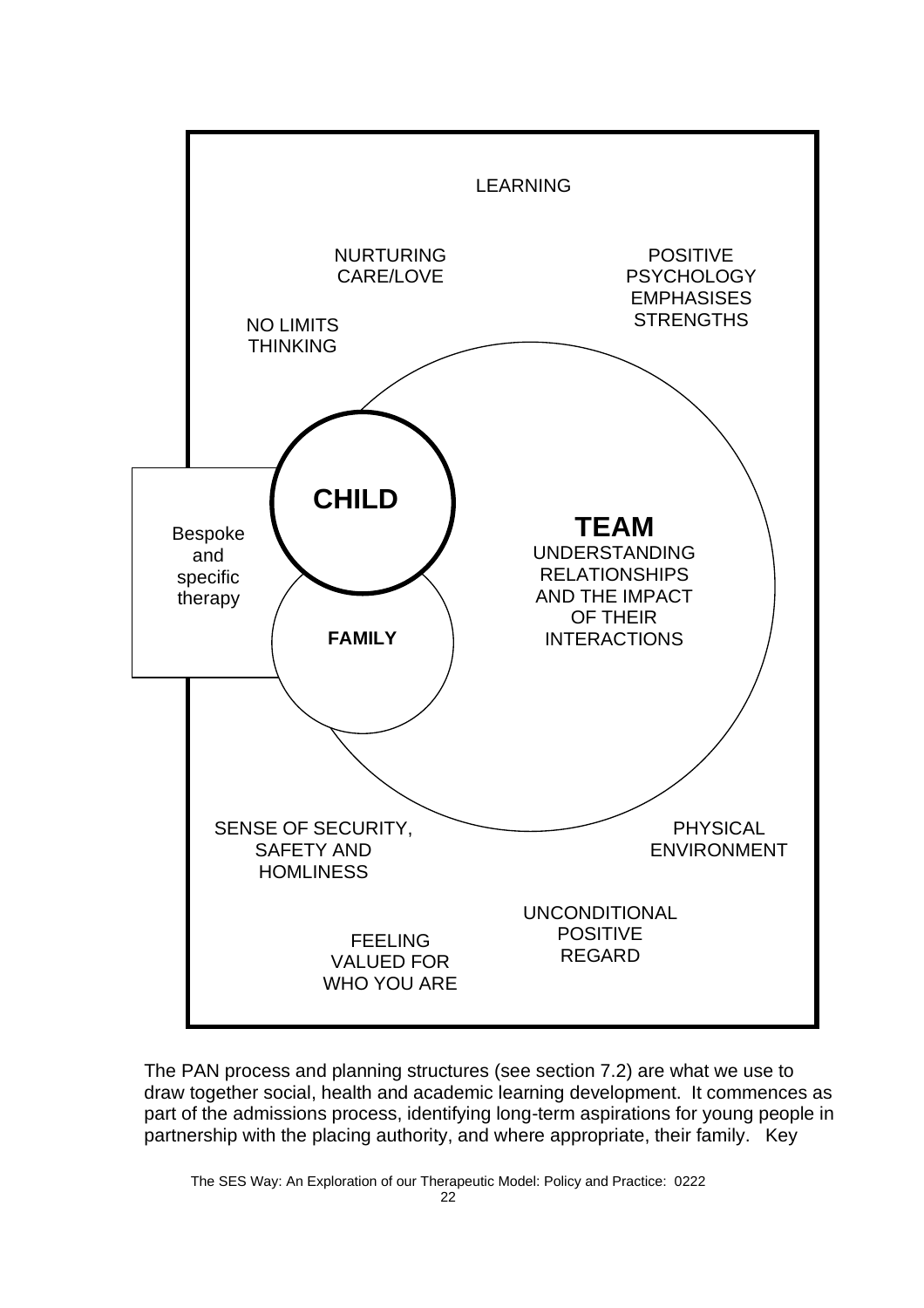documents such as the lead consultant report and Principal's Statement of Intent letter inform the subsequent PAN planning structures

Learning targets are not deficit based by concentrating solely on perceived 'needs'. We actively seek to start with a child's strengths, passions and talents and expand from there.

## 7.2 PAN PLANNING STRUCTURES (DEVELOPMENT AND LEARNING)

There are three PAN planning structures that identify how staff can plan the overall personalised response for a young person at SES. These are the Development and Learning Overview, Development and Learning Plan and Development and Learning Focus. The Development and Learning Overview is a once only document created at the outset of a young person's placement with SES, using information gathered through the referral and admission process. As such it provides a detailed baseline that all future progress can be judged against. The DLO outlines the young person's care history, provides a brief pen picture and summarises their achievements and needs in each of six dimensions.

- Education training and employment
- Social emotional and mental health
- Physical health and medical conditions
- Family relationships and identity
- Practical life skills for independent living
- Living arrangements and support beyond SES

The key adults agree on the desired long-term outcomes in each area for the placement through discussion with the lead consultant, executive team (Principal, Registered Manager and Head of Education), and placing authority with the help of the initial paperwork.

The Development and Learning Plan and Focus are drawn from the overview, carefully mapping the personalised journey and response required for each young person. As part of the evaluation the young person's views on their progress are evidenced, along with other incidental outcomes outside of the targeted foci.

Young people participate fully in the PAN process, with an individual PAN meeting deliberately structured to place the child in the driving seat and the adults in supporting roles. There is a clear focus on looking to the future and agreeing targets to support that personal journey. Much of this is about improving the 'here and now'. Targets within action plans are framed in specific and measurable terms. They may be planned in conjunction with the young person's Development and Learning Plan or Focus, or could be aspirational to promote no-limits thinking.

# **8 PLANNED ENVIRONMENT THERAPY IN ACTION**

Will's descriptors (1973), as detailed in section 5.4 above, are incorporated into the ethos, atmosphere and practice at both Avocet House and Turnstone House.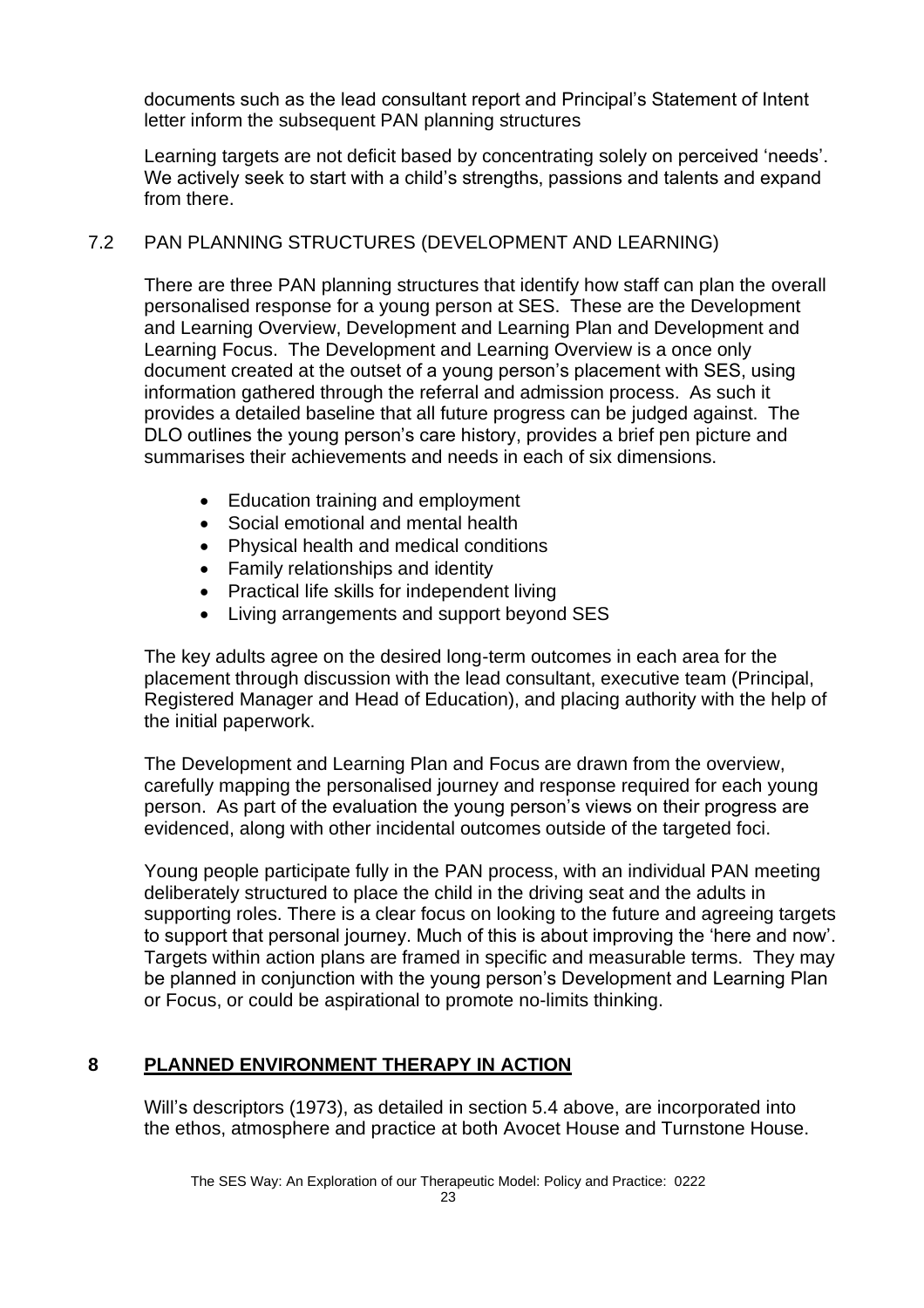The blue text below describes how each of Will's key points translates into our practice:

- In Environment Therapy the most important part of the environment is the worker.
- We put great care and detail in our recruitment process, with emphasis on appointing the right people who are excited by our philosophy and innovative practice. Once appointed the adult is regarded with the same 'no limits' opportunities as the young people in our care. This is reflected in the quality of the induction and training the new SES member receives, also certified by our Investors in People Gold status.
- The relationships are between person and person first and client and worker second We look for child-centred people and stress the importance of a non-institutional approach, promoting quality positive relationships which are so critical for the ethos and culture of SES.
- $\bullet$  The environment releases the child to be themselves their real self thus revealing the true issues
- Time and time again we have feedback from family members and social workers that their child is 'totally different' after coming to us. There are many examples of children in SES care achieving the highest of awards, signifying progress and achievement as young people.
- The child is responded to in a warm and welcoming way at all times even when negative transference is taking place (i.e. the child transfers to the adult feelings he has or had for one or other of his parents, or for other people in his life – this can be both positive and negative)
- At SES, this is the unconditional positive regard we expect from all adults; it is the unconditional affection of a good parent that means that whatever else we do we must make the child feel loved despite unwanted outward behaviours.
- Positive transference can be particularly effective in building relationships and helping the child progress Case Coordinators, Personal Tutors, Link Tutors and Learning Mentors aim to give a range of dedicated relationship options in addition to generic team members
- It is the environment therapy that is planned not just the environment
- Everything we do at SES is part of a planned environment and planned "therapy" – a seamless domestic, nurturing, caring, learning environment which masks a highly professional approach to planning and integration of learning
- The worker is not left alone to identify or plan responses to the child's needs but is surrounded by others who support identification, interpretation and planning
- Team of supporting adults in a range of roles including SES consultants, produce a comprehensive personalised development and learning structure to meet the young person's individual talents and needs. Adults are provided with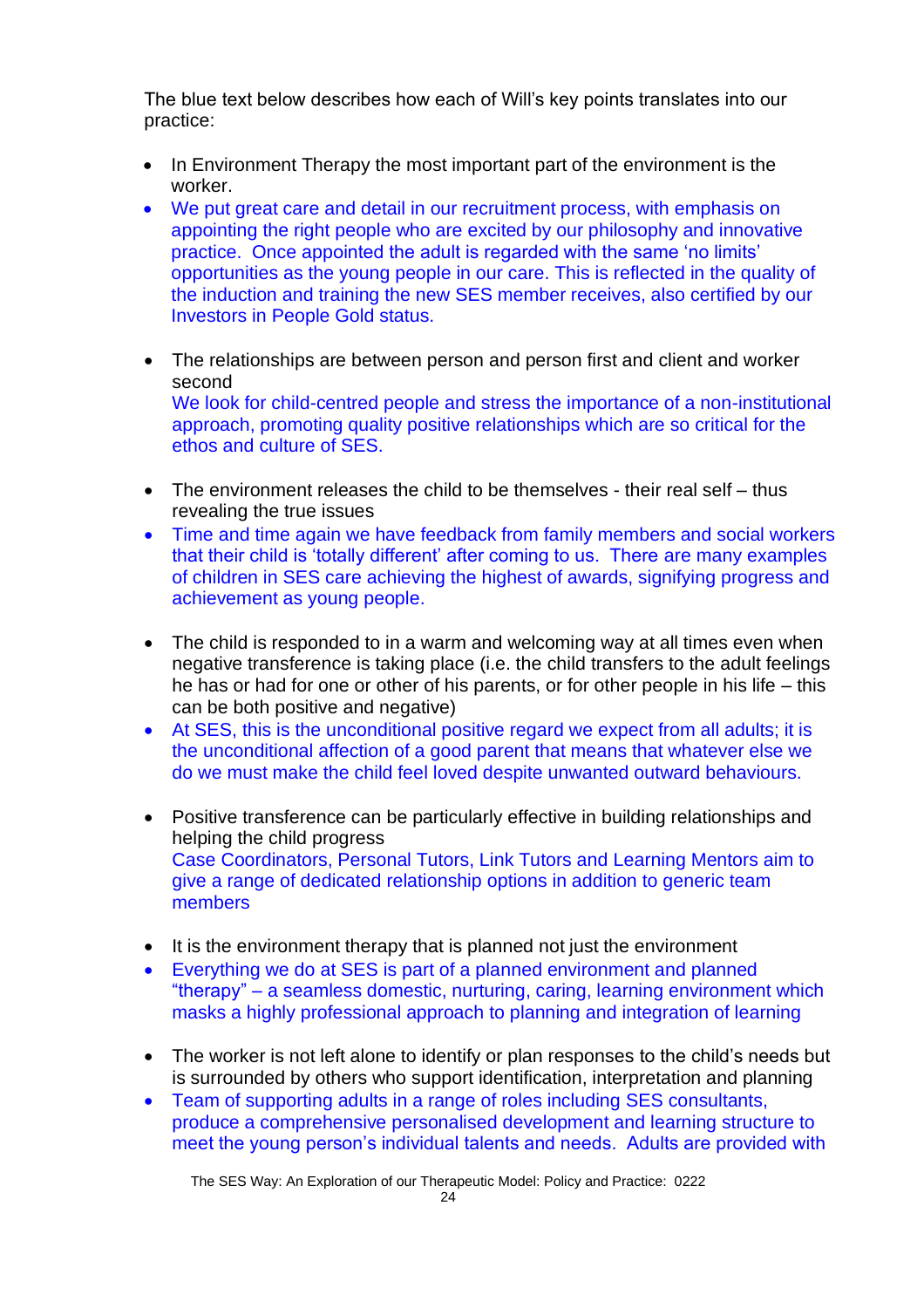personal support (PSM) and professional development (PDM) at a sector leading level.

- Workers should be supported to deal with the impact of the behaviours on themselves to lessen the chance of their judgement being clouded or their attitude warped
- Structured support systems in place assisting reflective and restorative practice at SES, enabling staff to tolerate and contain high levels of disturbance and emotional dis-regulation (PSM, PDM, helpline, consultants)
- Where a young person seeks maternal or paternal care or support (e.g. play, stories at bedtime, curled up beside an adult watching TV, etc.) it is given unconditionally whatever their age
- At SES, not only is it given unconditionally it is planned for (individual programmes, PAN meetings)
- Wills uses the following quote to illustrate the thinking:

*"Make children feel that they are loved, but make them understand also that the love of parents is very different from that of friends. Convince them that parental affection will always be there waiting for them, whatever their faults, because the tender affection of parents withstands every test. But make them recognize that the affection of friends is the result of esteem, confidence and choice. Children must learn that friendship is based on merit and that it is won or lost according as they are strong or weak, devoted to others or egotistically centred on self."*

In PET the worker provides the former, the community the latter. We don't attempt to replace parents but we do create significant adults for children, who build affective relationships. Community aspect involves developing peer relationships, both internally and external links, as well individuals being counseled through friendship and peer relationship issues. We are a community within a community.

- The aim is to create a kind of microcosm of ordinary society with its social and economic obligations, its social and economic pressures and its responsibilities to support oneself and the community The 'voice of the child' is central to our community growth and development, as is the responsibility to other community (internal and external) members, (e.g. PAN process, house meetings, charity work, involvement with the wider society in clubs and activities, travels abroad, etc.)
- The method is to foster those parts of the personality that are whole, to strengthen the psyche to cope with/manage its own conflicts
- At the core of the SES vision and philosophy is to start with strengths as part of the PAN process. We have a personalised approach to learning and make the curriculum (broadest definition) fit the child not the child fit the curriculum
- There is a belief that all living things have a tendency towards wholeness, to self-correct, an inbuilt therapeutic drive – and PET removes the impediments to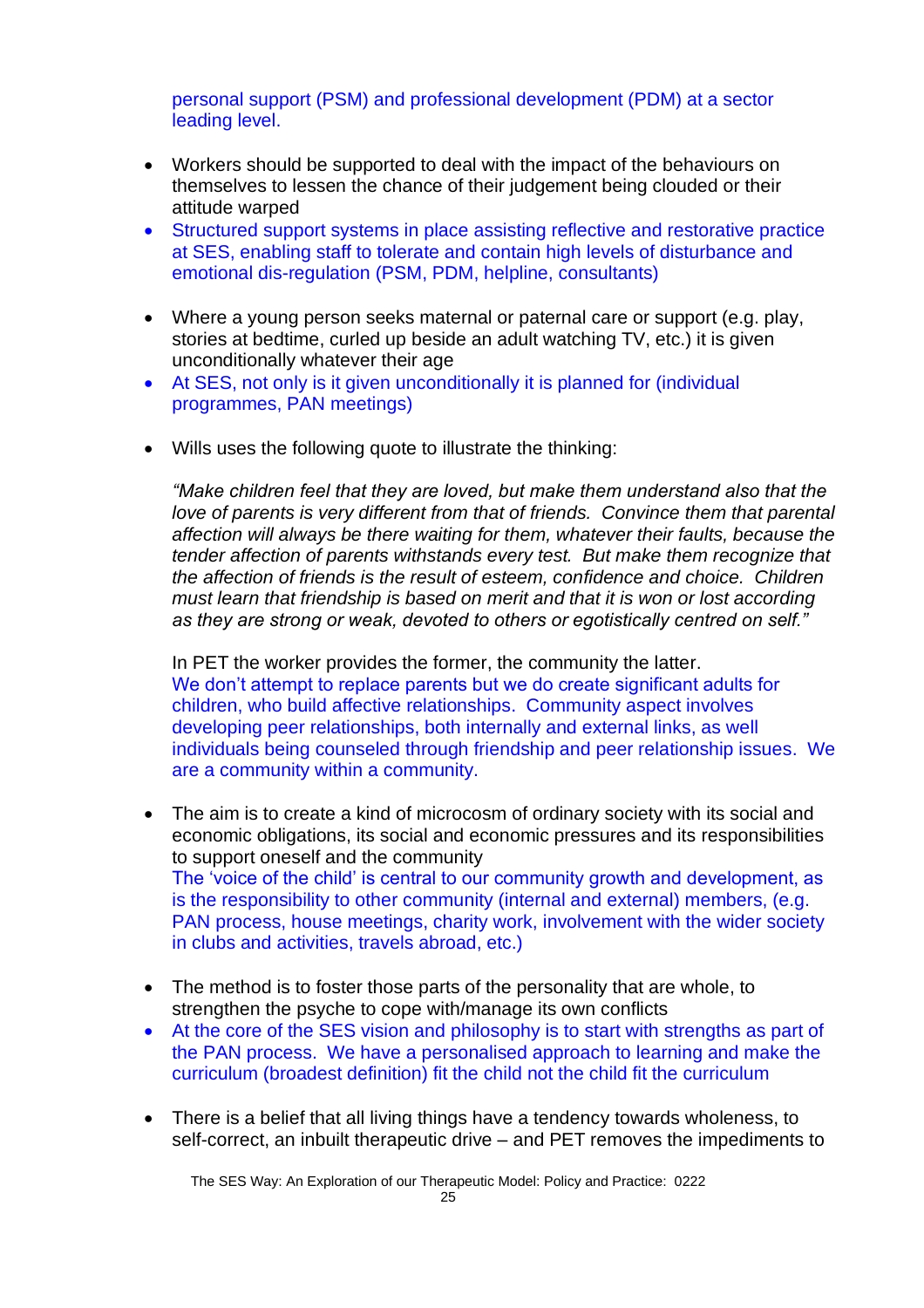the natural tendency to self-heal and by strengthening the "whole" elements it facilitates a natural therapeutic tendency

- The SES vision and philosophy is for the young person to have a fresh start, for the team to start with the young person's strengths, believe in them, validate their worth, provide unconditional positive regard, and adopt a person centered approach.
- The community demands of its members mature and rational behaviour and brings about a natural pressure to that end
- We develop individual programmes, PAN targets, community activity and peer cooperation
- PET brooks no "us and them" within the community  $-e.a.$  everyone addressed by their first name irrespective of any hierarchy
- All (adults and young people) at SES are known by first names and ideas are listened to with no prejudice, irrespective of source or role.
- There is some form of democratic machinery for the expression of opinion in general and the management of the day to day affairs of the community – shared responsibility
- We develop a comprehensive system in which young people are involved in various of decision making processes, such as in committees, house meetings, Learning Centre curriculum involvement and key worker meetings, or staff interviews.
- A third component of PET along with the psychological and social is the educational influence SES vision and philosophy, we excel at this within the total learning environment. 'No Limits' thinking pervades.
- It is concerned with learning rather than teaching; it is concerned with all those things that a person needs to fulfill themselves – different in each individual case SES vision and philosophy, personalisation for every young person through their development and learning structures. To SES every experience can be part of formal learning even though it may not initially appear so to the young person
- It is concerned with the fullest possible creative expression arts, crafts, skills, techniques SES vision and philosophy, breadth and depth of personal curriculum and twenty four hour opportunities, all underpinned by no limits thinking.
- Making sure that there is opportunity to discover talent and then practice it
- This encapsulates the SES vision and ethos of no limits, discovering and unlocking gifts and talents in all young people.

In summary, the key critical components of the Avocet House and Turnstone House environment are:

• Unconditional positive regard and strong positive adult relationships.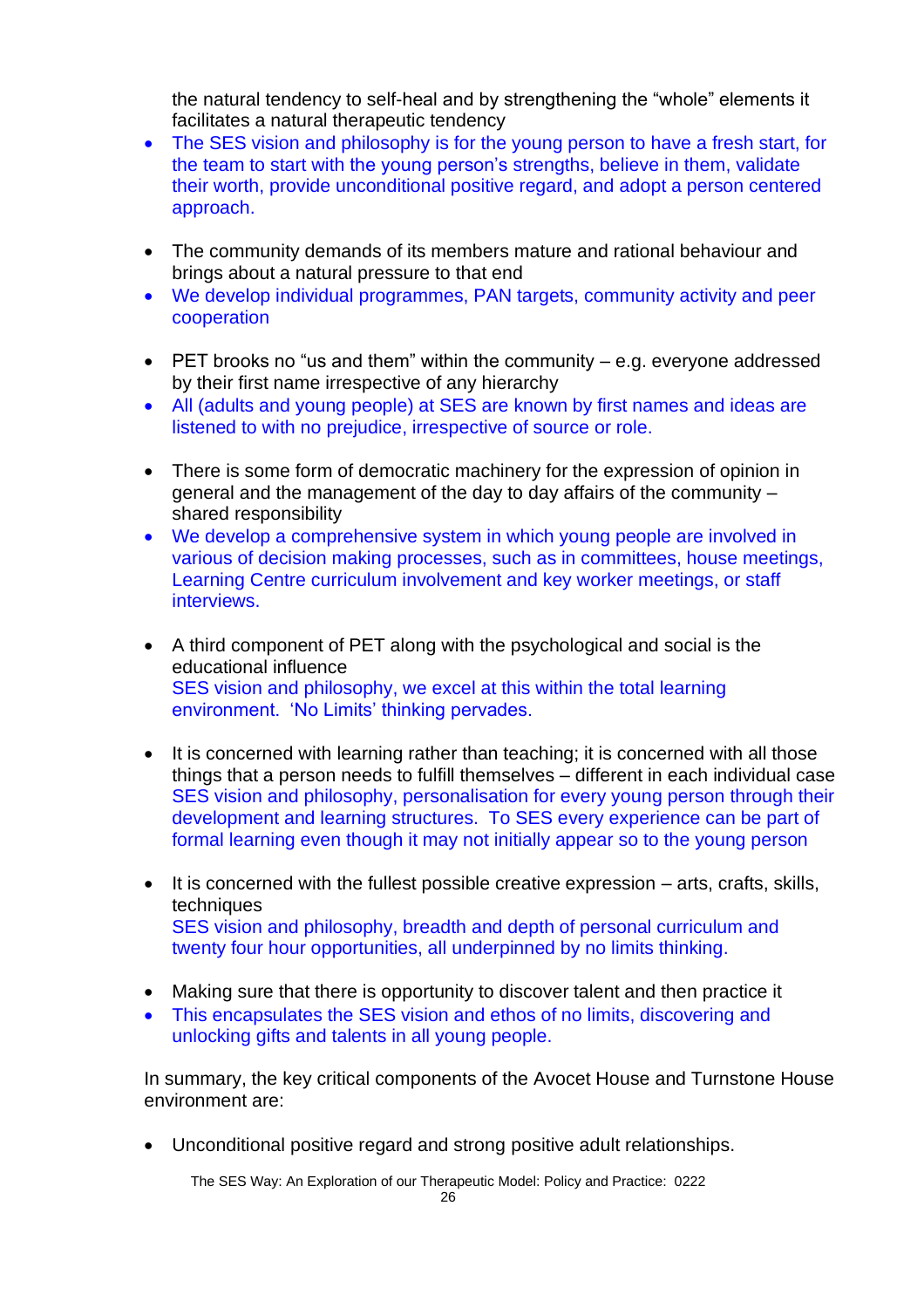- Nurturing, particularly for a specific and intensive period after admission (although not exclusively so), is crucial in helping the child or young person feel safe and cared for.
- The experience of living in a supportive and caring community, i.e. a group living experience more akin to familial living, domesticity as compared to institutionalization, is also fundamental to the therapeutic process.
- A welcoming of open honest expression of fears, anxieties and worries/difficulties and an understanding that acting out behaviours are a way of testing trust, registering anxieties and exploring caring boundaries.
- A commitment to helping the child develop self discipline and responsibility for his own actions through 'reality confrontation' (i.e. examining the tension between their own perception of their behaviour and how that behaviour is seen by or impacts on others)
- Food, its production, nutritional value and eating
- Last but far from least, the physicality and scale of the buildings, site and location, heating lighting, colour, texture, furnishings, decoration, etc.

## **9 SECURE BASE MODEL IN ACTION**

The Secure Base Model provides a framework for adults at Avocet House and Turnstone House, and others who support the young people, to think in more detail about the different but connected caregiving approaches that can help a child to move towards greater security. It is a positive, strengths based approach that focuses on the interaction between the caregiver and the child, but also considers how that relationship can enable the child to develop competence in the outside world and manage often complex relationships with birth family members.

To fully embrace and utilise the Secure Base Model, it is essential for all SES adults to have a clear understanding of how attachment theory relates to SES young people. Alongside this, all adults should develop an understanding of the importance of developing empathy within the whole community. Recognising the fundamental importance of relationships through the caregiving cycle is critical, and reinforces the core value of Planned Environment Therapy in that the worker is the most important part of the environment, and that importance of relationships and their impact on developing neuroscience.

To enable young people the opportunity to flourish, key adults should regularly consider if they are effectively providing all five dimensions of the Secure Base for young people. Resources to support this process are available on:

#### <http://www.uea.ac.uk/providingasecurebase>

The following summaries and strengths/difficulties for each dimension provide a useful tool to discuss and consider if SES are planning effectively for young people:

#### **Availability**

This dimension focuses on the caregiver's ability to convey a strong sense of being physically and emotionally available to meet the child's needs, both when they are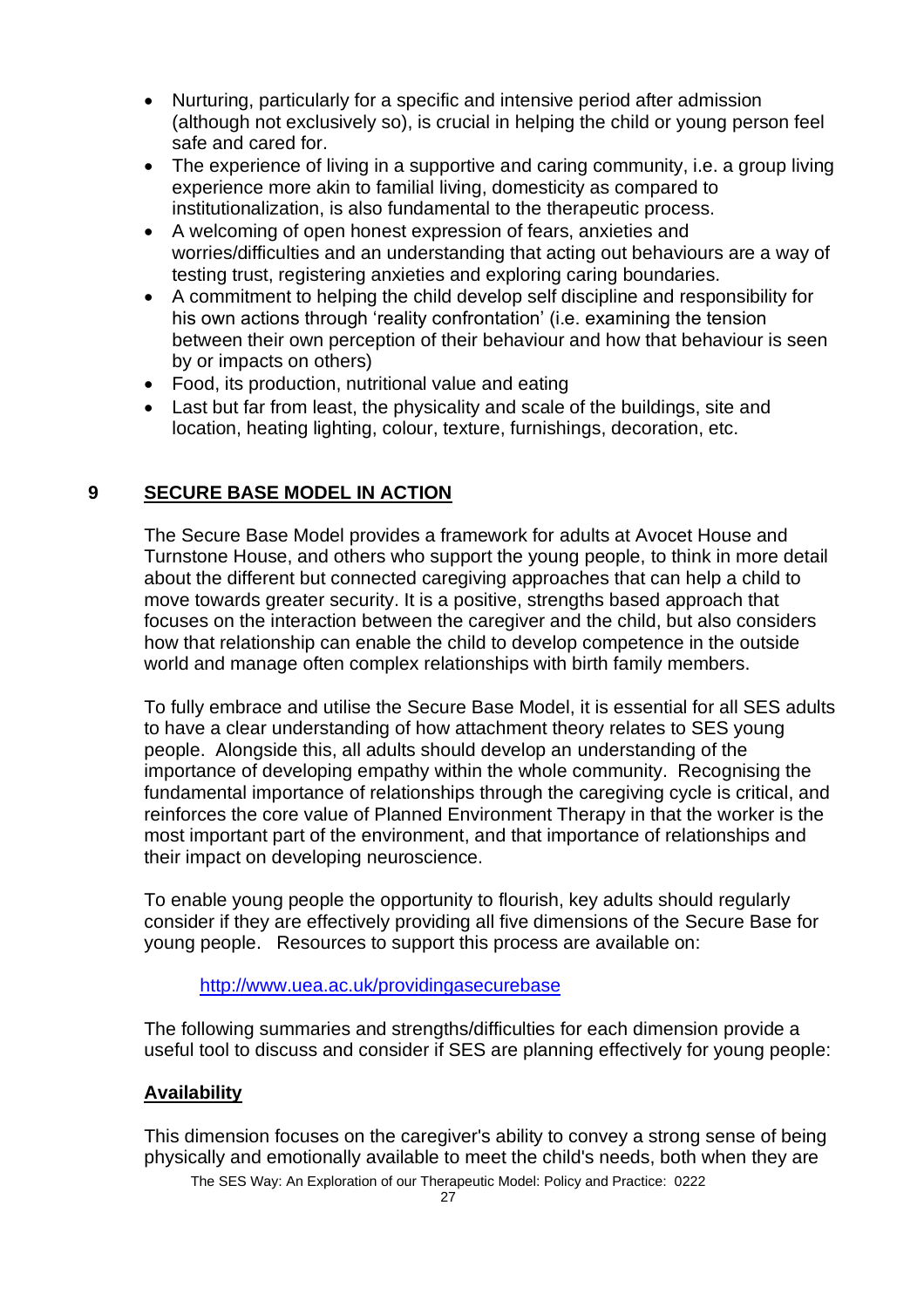together and when they are apart. When the caregiver can do this, the child begins to trust that his needs will be met warmly, consistently and reliably. Anxiety is reduced and the child gains the confidence to explore the world, safe in the knowledge that care and protection is there if needed.

Strengths in this dimension might be indicated by:

- Plenty of physical time available to focus on the child.
- Emotional space and availability (i.e. not preoccupied with own difficult feelings and unmet needs or emotionally detached and cut off).
- The capacity to reflect on the child's needs to build trust in them as caregiver(s) and to think about ways in which they might support the child to do so.
- Alert to child's needs and signals (e.g. able to identify and describe a time when the child was worried or upset, how the child showed this/did not show it, what signs they might look for in the child to signal distress etc).

Difficulties in this dimension might be indicated by:

- Lack of time/energy.
- The caregiver's own unmet needs (perhaps from the past) are coming to the fore.
- The caregiver seems overwhelmed by the child's demands.
- The caregiver feels marginalised by child.
- The caregiver distances themselves from the child.
- Caregiver doesn't believe a child should need that much attention.

# **Sensitivity**

Sensitivity refers to the caregiver's capacity to 'stand in the shoes' of the child, to think flexibly about what the child may be thinking and feeling and to reflect this back to the child. The sensitive caregiver also thinks about their own feelings and shares them appropriately with the child. The child thus learns to think about and value his or her own ideas and feelings and the thoughts and feelings of others and is helped to reflect on, organise and manage their own feelings and behaviour.

Strengths in this dimension might be indicated by:

- The caregiver can think and talk about the child's feelings, recognise that the child has strong feelings at times, and that they are understandable, 'in the circumstances'.
- The caregiver has the capacity to 'stand in the shoes' of the child, to think flexibly about what the child may be thinking and feeling and to reflect this back to the child.
- The caregiver can think and talk about their own feelings and share them appropriately with the child and other people.

Difficulties in this dimension might be indicated by:

The caregiver lacks interest and curiosity in what is in the child's mind.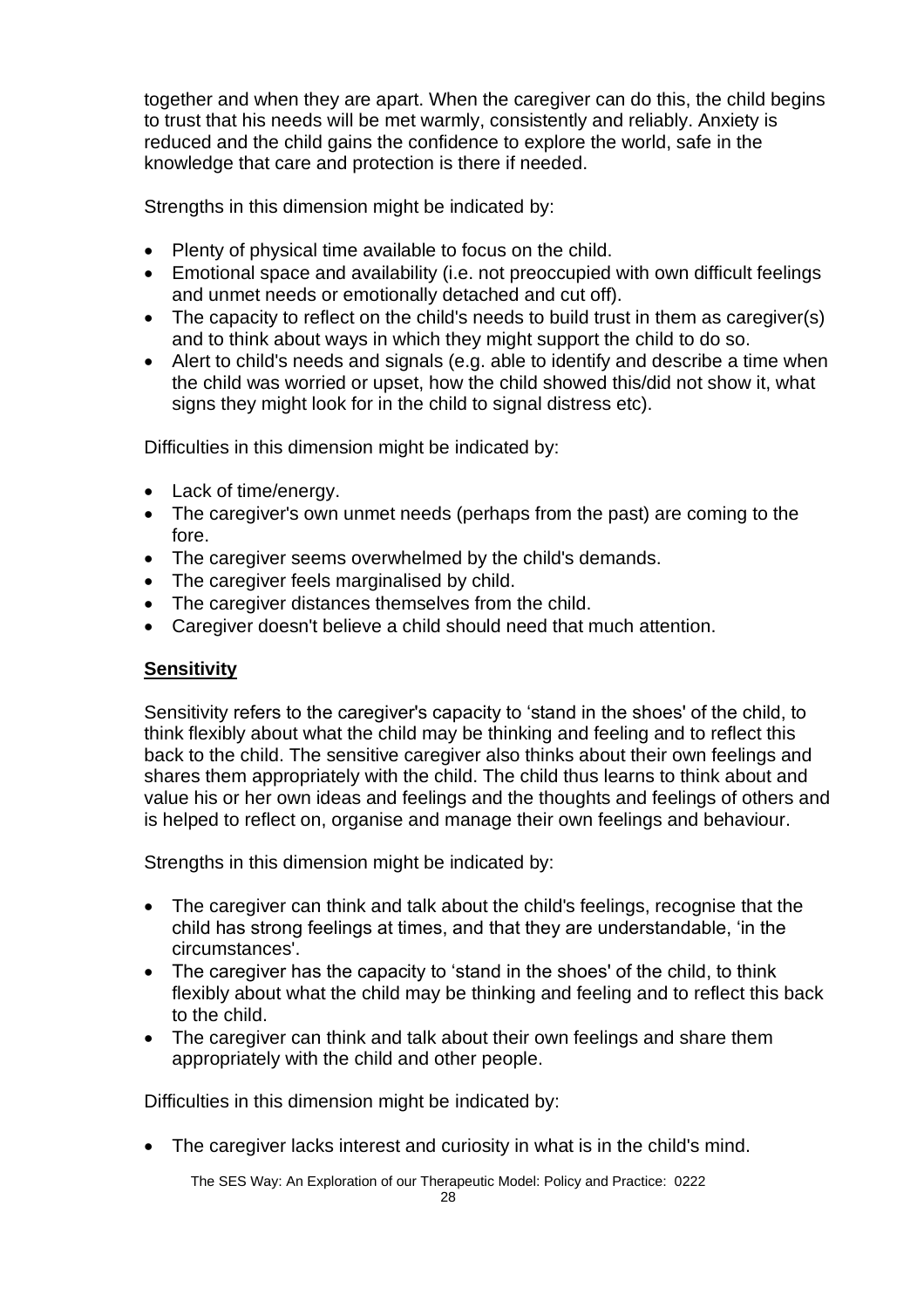- The caregiver appears overwhelmed by own strong feelings or finds it hard to think and talk about own feelings. (N.B. There is a 'normal variation' in this; it is extremes that are of concern. Key is the capacity to acknowledge and understand the child's needs).
- The caregiver finds it hard to think and talk about the child's past finds it too painful or feels that the child needs 'a fresh start'.
- The caregiver has difficulty in thinking flexibly about a range of possible reasons for the child behaving in a certain way.
- The caregiver is frequently negative or angry towards child without 'pause for thought' about why child is behaving in this way or how best to respond.

# **Acceptance**

This dimension describes the ways in which the caregiver is able to convey that the child is unconditionally accepted and valued for who he is, for his difficulties as well as his strengths. This forms the foundation of positive self-esteem, so that the child can experience himself as worthy of receiving love, help and support and also as robust and able to deal with set-backs and adversity. This area of caregiving builds on the dimensions of *availability* and *sensitivity*. Children need to learn to trust and to manage their feelings and behaviour in order to believe the praise of caregivers and to take up opportunities that are on offer.

Strengths in this dimension might be indicated by:

- The caregiver shows joy, pride and pleasure in the child.
- The caregiver can praise the child easily and readily.
- The caregiver can help the child to accept failures, setbacks etc in a kind, supportive way.
- The caregiver can actively support the child in pursuing (child led) experiences, interests and activities.

Difficulties in this dimension might be indicated by:

- A tendency to focus on negative aspects of the child, little pleasure or pride evident.
- Finding it hard to accept/enjoy the child's individuality and ways in which the child is different to other family members.
- The child seen as 'a burden.'
- The caregiver offers little

# **Co-operation**

Within this dimension, the caregiver thinks about the child as an autonomous individual whose wishes, feelings and goals are valid and meaningful and who needs to feel effective. The carer therefore looks for ways of promoting autonomy, but also working together and achieving co-operation with the child wherever possible. This helps the child to feel more effective and competent, to feel confident in turning to others for help, if necessary, and to be able to compromise and cooperate.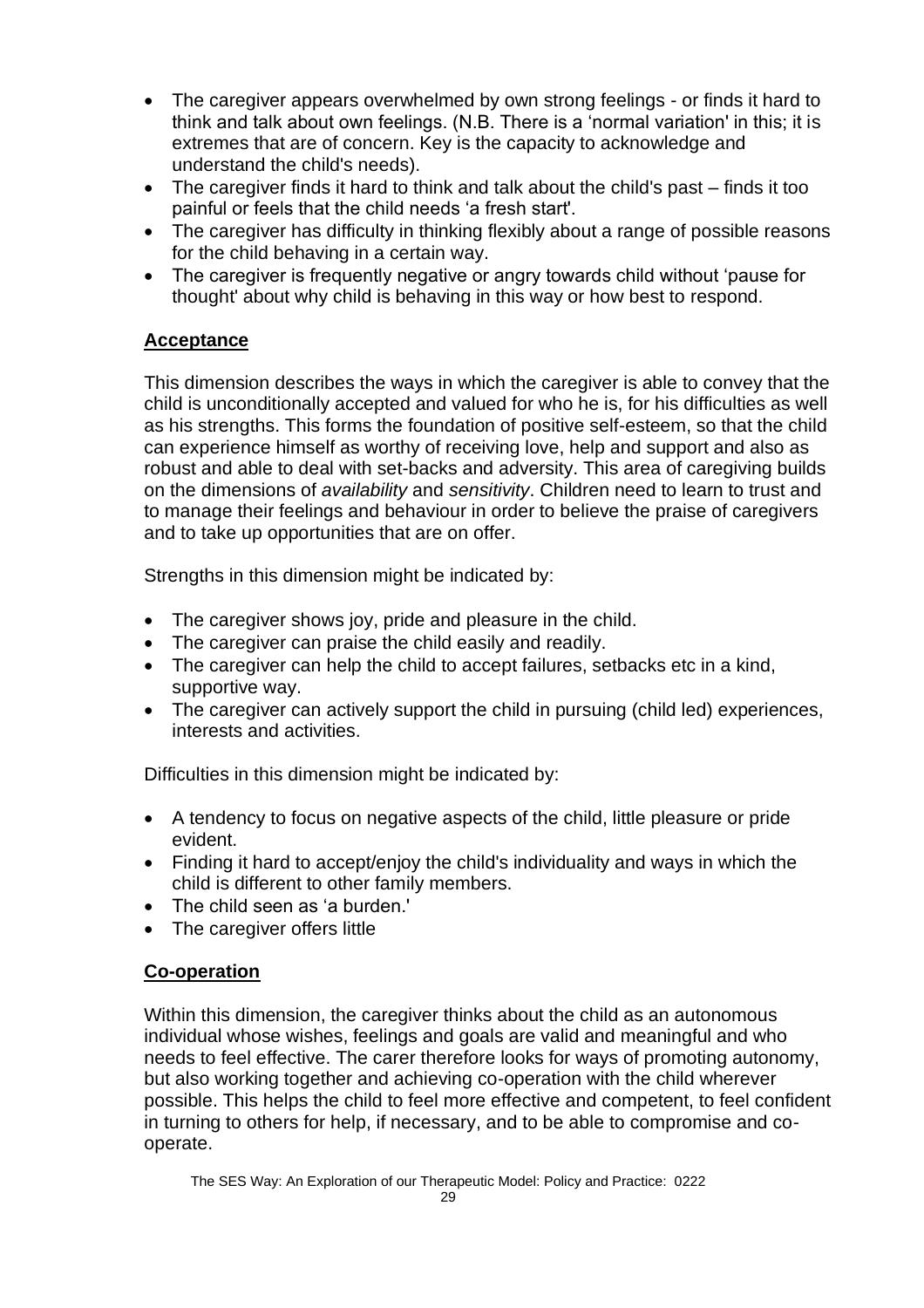Strengths in this dimension might be indicated by:

- The caregiver thinks about the child as an autonomous individual whose wishes, feelings and goals are valid and meaningful and who needs to feel effective (for example, 'he gets settled with his toys and it's understandable that he hates it when we have to go out').
- The caregiver can look for ways of working together to achieve enjoyable cooperation with the child wherever possible (for example, 'we make a game of clearing the toys up and he enjoys that so he doesn't mind going out so much').
- The caregiver promotes choice and effectiveness wherever possible.
- The caregiver can set safe and clear boundaries and limits and also negotiate within them.

Difficulties in this dimension might be indicated by:

- The caregiver emphasises the need for control, for example differences of opinion with the child are a battle that they must win.
- The caregiver finds it difficult to accept /enjoy child's need for autonomy and to allow choice/promote competence and effectiveness.
- The caregiver finds it difficult to allow child to take moderate risks.

# **Family membership**

Family membership is a vital strand of healthy emotional and psychosocial development. A child who has no close family relationships will carry feelings of psychological and social dislocation. In contrast, the certainty of unconditional family membership can provide anchorage and the reassurance of practical and emotional support throughout life, acting as a psychosocial secure base for exploration, identity and personal development.

When children are separated from their birth families, the family membership dimension refers to the capacity of the caregiver to include the child, socially and personally as a full family or residential group member, at a level that is appropriate to the longer term plan for the child. At the same time, the caregiver must help the child to establish an appropriate sense of connectedness and belonging to his birth family. In this way, the child can develop a comfortable sense of belonging to more than one family and a more coherent identity.

Strengths in this dimension might be indicated by:

• The caregiver is able to give verbal and non-verbal messages of the child's inclusion in the family.

For children who are members of more than one family:

- The caregiver is able to talk openly and appropriately with the child about both the strengths and the difficulties of their other families.
- The caregiver is able to support the child to get 'the best' from both families.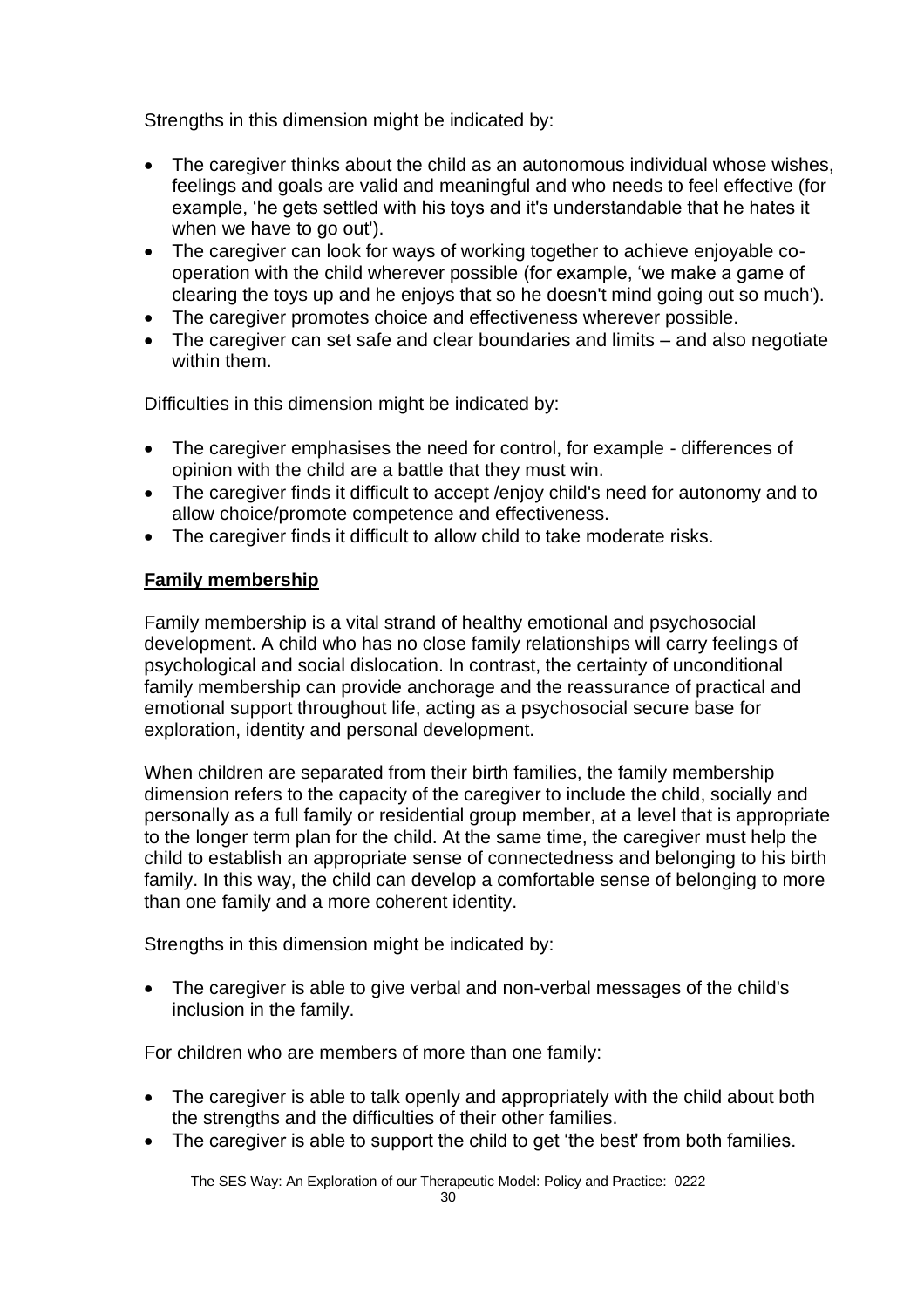Difficulties in this dimension might be indicated by:

The caregiver tends to treat the child differently to other children in the family (this may be very subtle, for example, providing a different sort of biscuit for a lunch box).

For children who are members of more than one family:

- The caregiver is anxious that they might 'lose' the child to the other family or that the other family's values might conflict with and displace their own in the child's mind.
- The caregiver talks/thinks negatively about other family.
- The caregiver creates (unreasonable) barriers to contact between the child and the other family.

# **10 BEHAVIOURAL NEUROSCIENCE IN ACTION**

Our constantly evolving understanding of behavioural neuroscience enables SES to consider how the personalised needs of our young people can be effectively planned for. As research and science progresses, SES will continue to embrace the opportunities this will bring.

Of paramount importance is the recognition that a young person's learning opportunities and therapeutic interventions support and help develop new neural pathways within the brain and promote positive stress regulation.

Every interaction, intervention and relationship with our young people potentially supports the Care, Play and Seeking emotional systems, enabling cells and pathways in the body to be activated by positive natural chemicals and hormones. When opiods and oxytocin are in dominance in the brain, the world feels like a warm, inviting place; they bring a sense of calm and contentment. We therefore expect all adults to provide nurture and build relationships with young people (Care), to share enjoyment, laughter, fun, joy and relaxation (Play) and to be energized, engaged, curious, motivated and show interest (Seeking).

How our body manages stress can be supported by providing physiological, relational and cognitive regulation. Examples of these include:

- Physiological
	- our tone of voice, posture, touch, eye contact
	- promotion of oxytocin
	- pattern/rhythm/repetition
	- soothing and calming
	- activities that allow stomping, scrunching, shouting
	- singing, clapping, whittling
	- mindfulness
	- stroking, hugging, rocking
	- food
	- supported risky play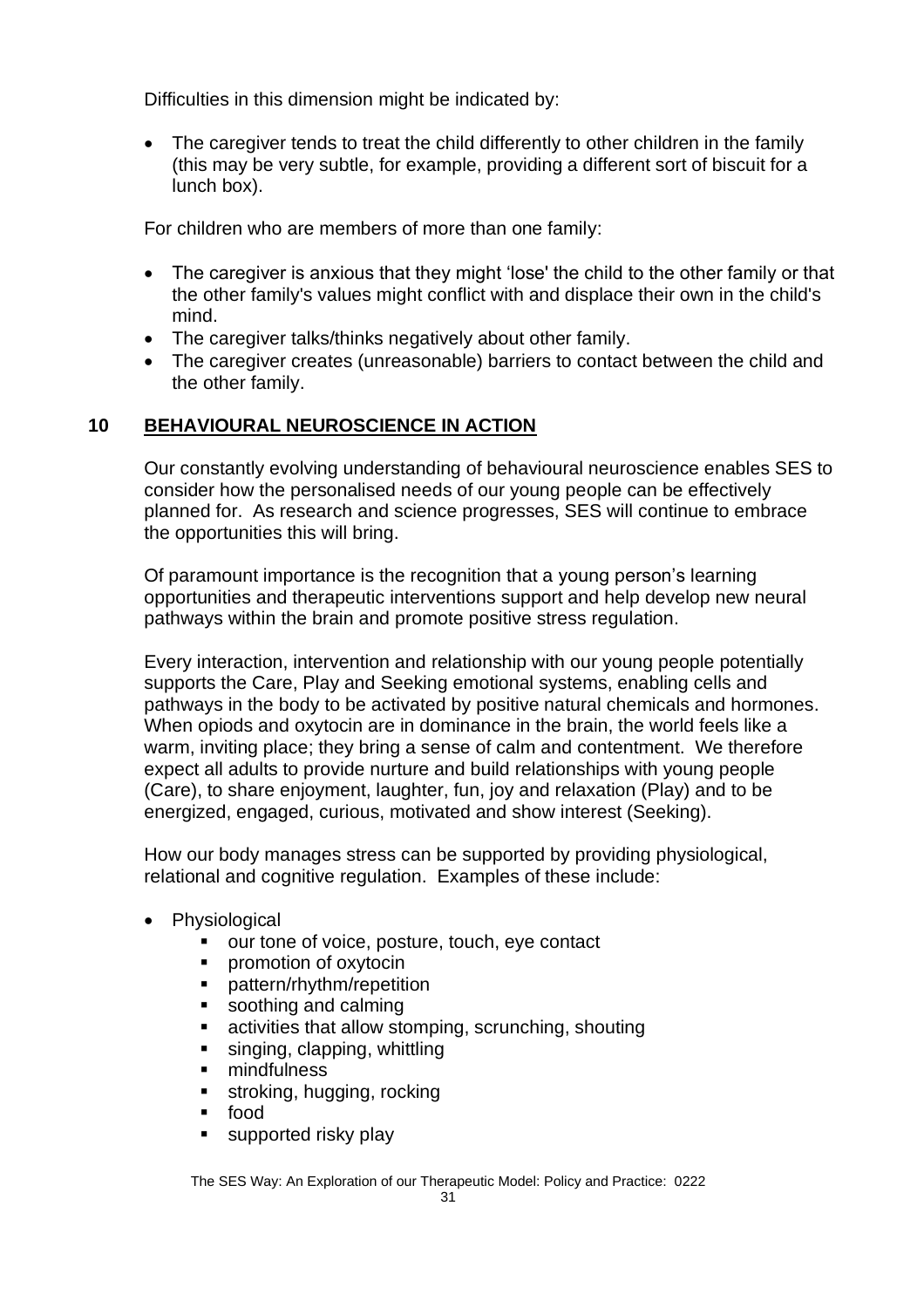- **Relational** 
	- scavenger hunts
	- messy, wet activities
	- exploring senses
	- growing, eating and making
	- **E** activities that generate oxytocin, serotonin, dopamine, endorphins
	- play and fun
- **Cognitive** 
	- writing lists
	- counting
	- talking therapy
	- ordering, sorting
	- puppets, imaginative play
	- art

Providing opportunities for children to learn outdoors is essential as this promotes the release of serotonin. Simply taking along walk every day is a good habit for young people and staff to develop. Research in the field of Biophilia shows that learning outdoors reduces stress, improves attention and clarity of thinking.

We can and must promote and improve a young person's Mental Fitness (Bernard Allen), enabling greater awareness and control of their own thoughts, feelings and behaviour. At its simplest level this could be allowing young people to be involved in decisions about themselves or participating in restorative approaches. This begins to build their internal locus of control, reducing the sense of helplessness that looked after children can feel. Planning for the future as part of their PAN process engages neural circuits that are associated with motivation and positive moods. We need to teach young people to recognise how to control their own feelings by calming their own biological systems, developing greater self control and changing their habitual patterns of behaviour.

Our understanding of attachment theory and the impact of childhood trauma provides a clear framework for how we can provide for our children to allow them to learn to have a positive view of themselves and us, the adults who care for them. Examples include:

- Help them feel safe for example, through structure.
- Be consistent, predictable and repetitive stick by them
- Have unconditional positive regard, disliking the behaviour whilst loving the child
- Teach new ways of behaving, thinking about themselves
- Recognise what level they're operating at, at any one time parent these children based on emotional age
- Nurture the children
- Try to understand the behaviours before considering consequences
- Model and teach appropriate social behaviour
- Listen to and talk with the children
- Have realistic expectations of the children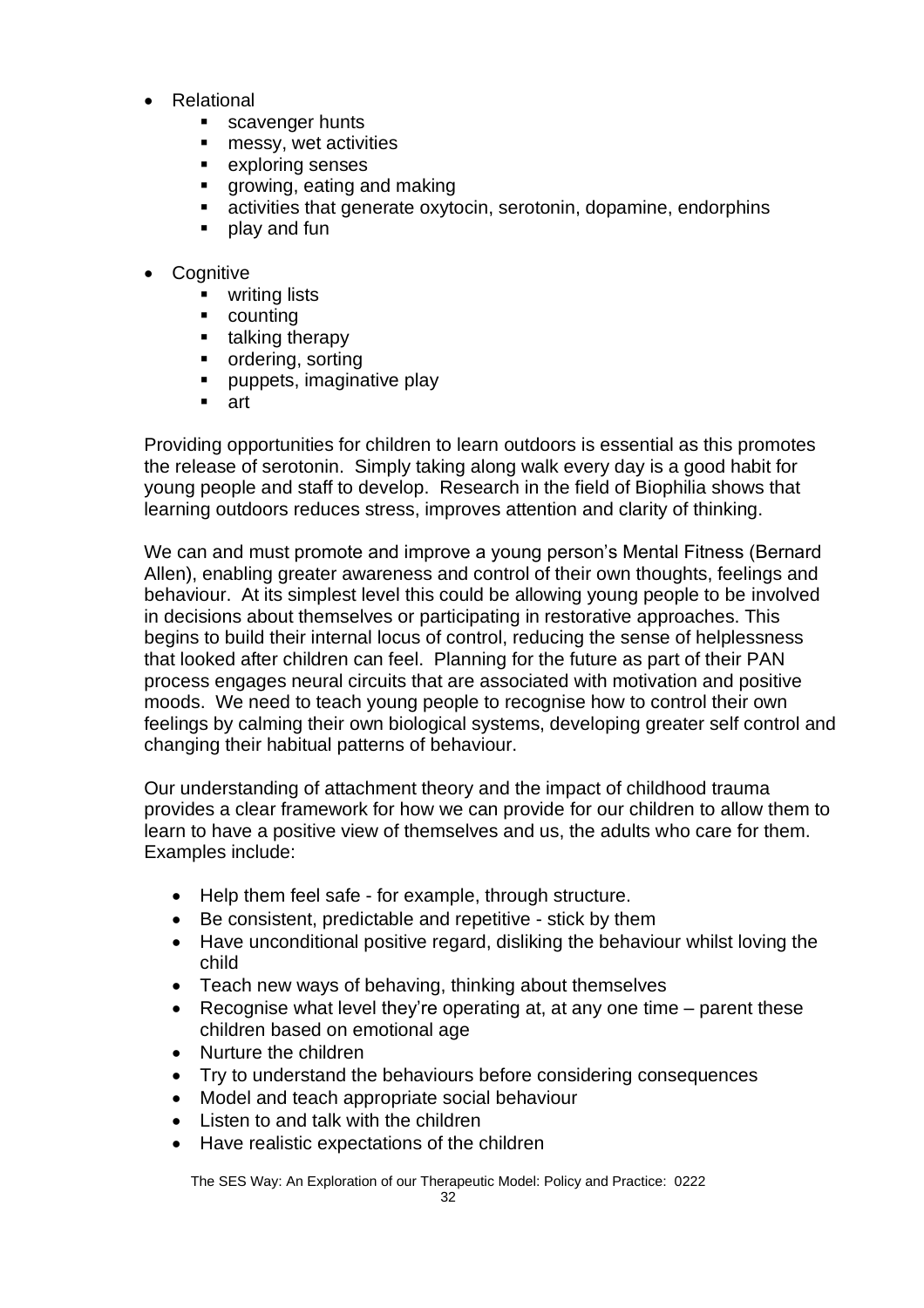- Be patient with their progress and with yourself
- Be steady, attentive, respectful, honest and caring
- Take care of yourself

*"Exposing the child, over and over again, to developmentally appropriate experiences is the key. We need to provide environments which are relationally enriched, safe, predictable, and nurturing." (Bruce Perry)*

## **11 CONSULTANTS WORKING WITH THE SES TEAM IN SUPPORTING HOLISTIC THERAPEUTIC APPROACH**

SES consultants work at a number of levels, including child specific, team development and strategic. Their influence is carefully integrated into all aspects of the work with children from admissions, casework planning, bespoke individual interventions, training, and systemic family therapy to extending our "no limits" thinking and energising our innovation.

Individual therapeutic work with young people is based on a belief that there is a dynamic process operating in which the young person explores at their own pace those issues, past and current, conscious and unconscious, that are affecting their lives in the present. The young people's inner resources are then enabled by the therapeutic process to bring about positive growth and change.

SES will identify through appropriate assessment procedures whatever additional specialist therapeutic input is required. This will be provided either from within the staff team and/or will be procured from outside the staff team on an individual basis and for an intensity and duration prescribed by such assessment. To support the assessment and response process SES employs Educational Psychology, Child and Adolescent Therapy and Psychiatric support on a consultancy basis. Systemic family therapy is an integral part of our service.

A range of other bespoke therapies may be used in support of the child according to assessed need and as addressed in individual children's plans (e.g. Art Therapy, Play Therapy, Individual Psychotherapy, specialist counseling) and are likely to be considered only after the child or young person has settled fully. The type and amount of help given will be decided by the professionals concerned and be based upon the young person's unique set of problems and their ability to articulate them.

All planned therapeutic interventions need to have a focus on developing trusting relationships within the context of our SES environments. At SES we understand that a regular and reliable relationship with the adults they see on a daily basis within our establishments is a far bigger priority than meeting a therapist once a fortnight in a remote clinic environment. Developing psychological formulations with a network of childcare professionals in the child's system offers a much more appropriate understanding of the young person and appropriate intervention; alongside the provision of regular supervision and support for the staff who struggle day to day to understand and manage the behaviour.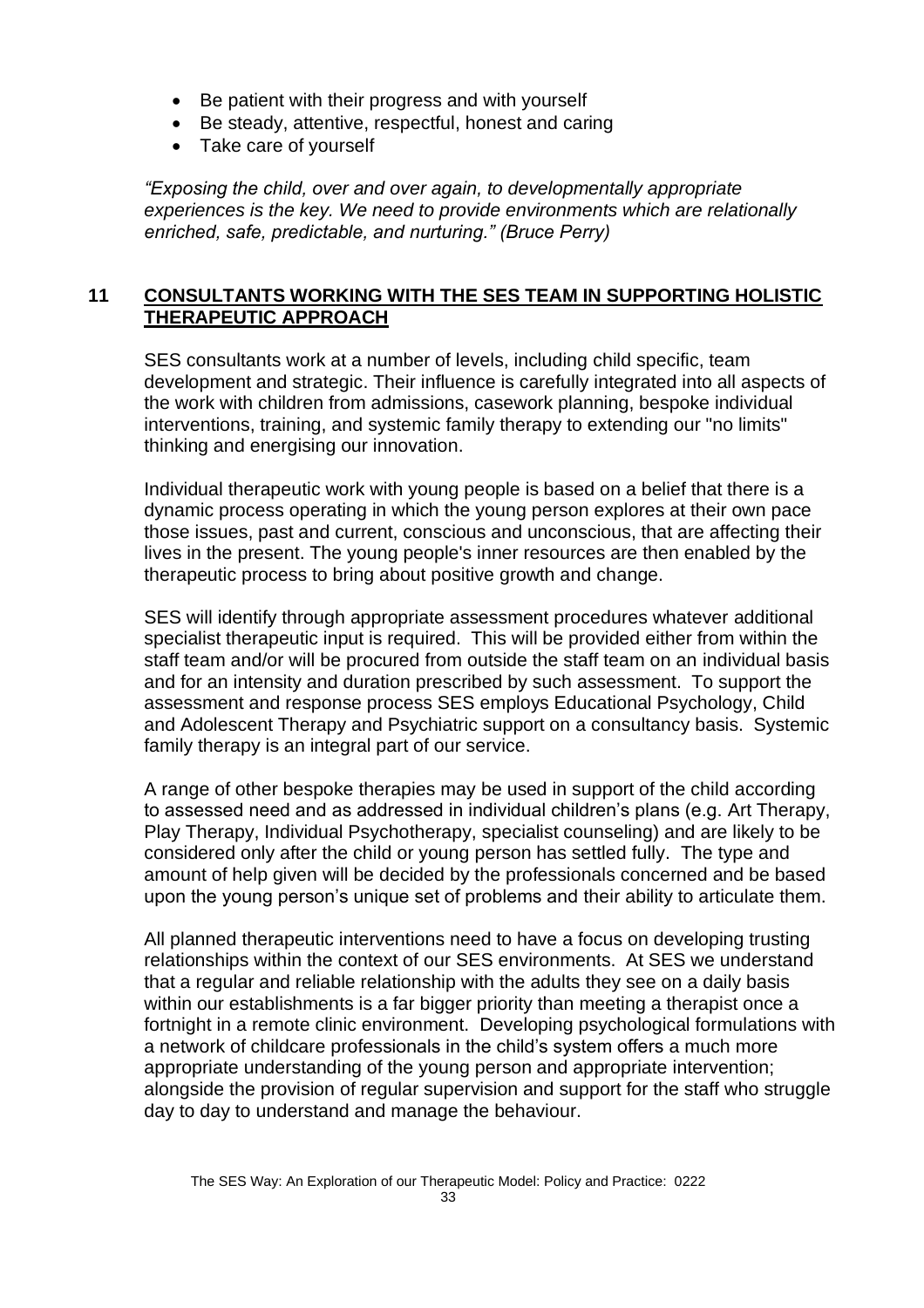# **12 TRAINING STAFF**

SES has an extensive staff support and development program to assist the staff teams. This begins with the interview process where the scene is set through discussion tasks and questions, with many issues being explored between candidates and the interview panel. Successful candidates have an intensive six month induction training period, in which many core issues such as the SES therapeutic model, attachment and trauma are explored.

Beyond induction, staff have a bespoke professional development plan, as well as regular planned training through team meetings. Core principles on child development, young person's personalised needs and attachment based theory will be revisited, alongside the completion of the Level 3 Diploma for Residential Child Care.

Monthly consultations with independent psychiatrists and/or psychologists enable staff to organically grow their understanding of therapeutic practice in the context of the SES young people.

SES have supported staff in developing professional expertise that complements the SES Way, with trained practitioners in both Trauma Informed Schools and Thrive Approach. These both enable adults to become trauma informed, promoting the wellbeing and mental health of children and young people.

SES further support staff through an annual conference, aimed at developing professional knowledge and connecting with the underpinning no limits vision. Core reading materials and resources are identified, with past contributors including Dr. Margot Sunderland, Bernard Allen and Sir Ken Robinson.

To help staff fully explore how they can support young people in a therapeutic way, some essential ways of working are discussed through training, incorporating:

- Authentic relationships be genuine with young people by showing vulnerability, take appropriate risks
- Acknowledge emotional gifts make sure they are noticed and named to increase the possibility of it happening again
- Listen carefully acknowledge the message being given
- Keep trying don't give up, and provide a message of consistency and trust
- Expect others to achieve believe that change can happen, have a no limits approach
- Recognise your own mistakes reflect on them and apologise, we are all human
- Don't be reliant on vested power personal authority is more effective
- Make personal boundaries clear and known
- Provide a safe base ensure young people know your care is unconditional
- Be playful engaging in play unites us and helps build relationships
- Use physical contact demonstrate appropriate positive physical boundaries
- Be stuck you cannot always have the answer, acknowledge this
- Allow people space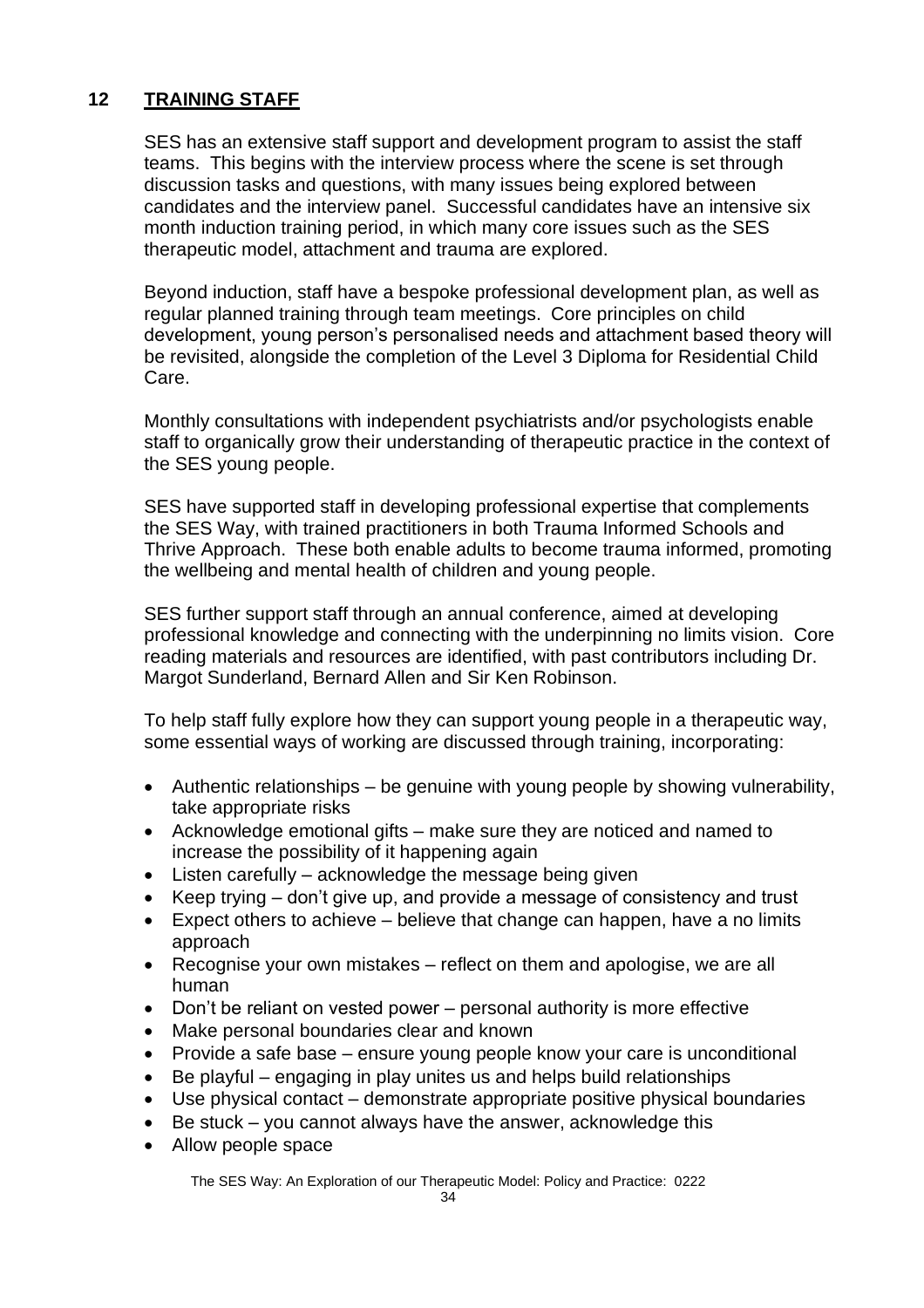- Make a connection this takes time and is essential in forming relationships
- Be aware of your body language what do you want your body to say
- Explain what you see feed this back in a reflective way
- Don't try to make people do things
- We all do the best we can based on our knowledge and own experiences
- Be flexible work dynamically
- Be curious you are not the all-knowing expert
- Don't confuse attachment issues with ASD
- Be aware of your own prejudices our responses our based on our beliefs and experiences

The key concepts below further help staff understand the how the SES Way contributes to day to day practice.

#### 12.1 OUR SHARED BIOLOGICAL INHERITANCE

We are all born with essential physical and emotional needs and the innate resources to help us fulfill them. These needs have evolved over millions of years and are incorporated into our biology, whatever our cultural background.

When our emotional needs are not being met, or when our resources are being used incorrectly, we suffer considerable distress. And so do those around us.

#### 12.1.1 Our emotional needs include:

- the need for security (stable home life and a safe territory to live in);
- the need for intimacy and friendship;
- the need to give and receive attention;
- the need for a sense of autonomy and control;
- the need to feel connected to others and be part of a wider
- community;
- the need to feel competent which comes from successful learning and
- effectively applying skills (the antidote to 'low self-esteem');
- the need for privacy (to reflect on and consolidate our experiences)
- the need to be 'stretched' in what we do, from which comes our sense
- that life is meaningful.

12.1.2 Our tools and resources include:

- the ability to learn and add new knowledge to innate knowledge, memory and the ability to forget;
- curiosity, imagination and the ability to problem solve;
- the ability to focus attention:
- the ability to understand through metaphor (pattern-matching);
- self-awareness (an observing self);
- resilience;
- the ability to empathise and connect with others;